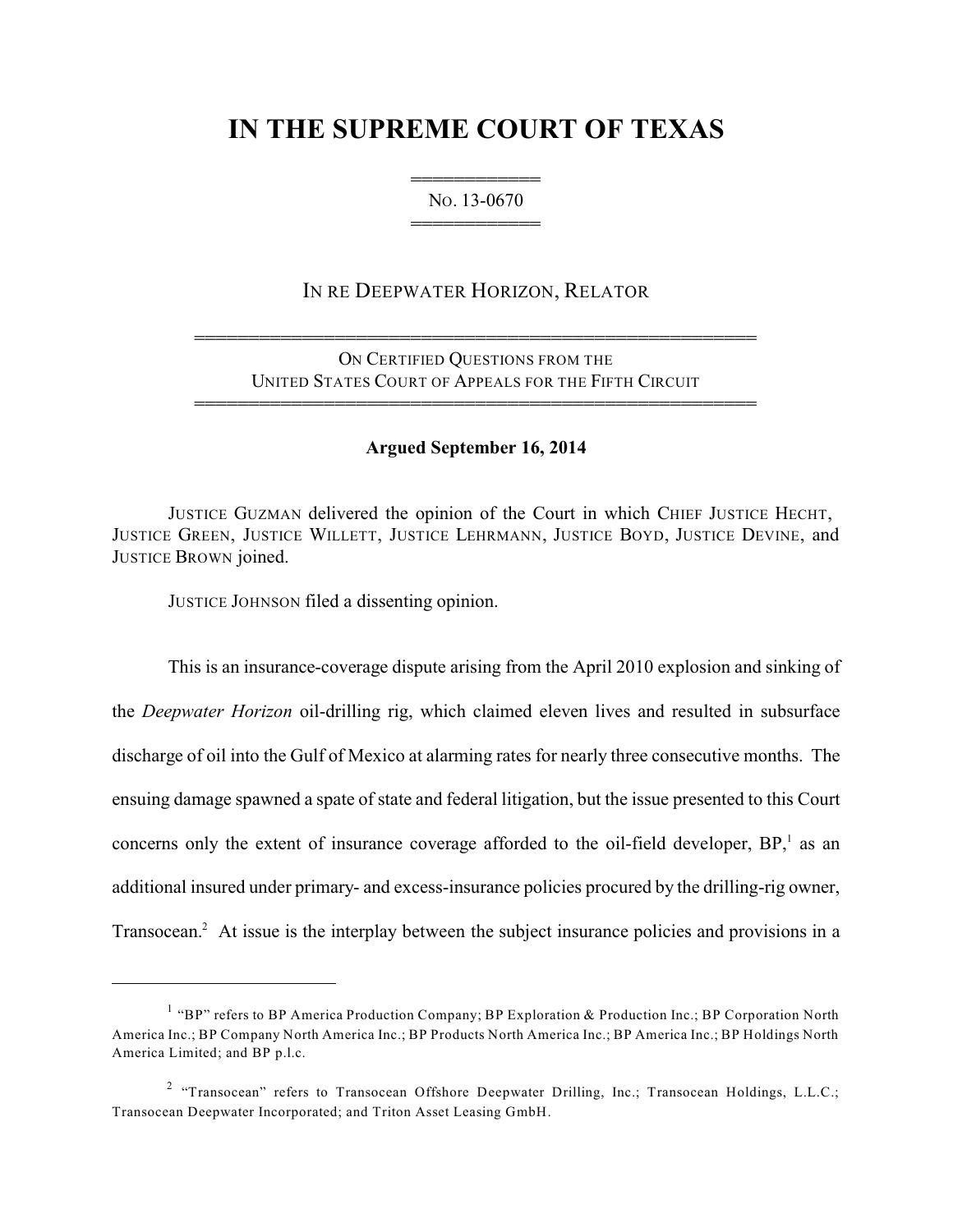drilling contract giving rise to Transocean's obligation to name BP as an additional insured. Regarding that matter, the U.S. Court of Appeals for the Fifth Circuit has certified the following two questions:

1. Whether *Evanston Insurance Co. v. ATOFINA Petrochemicals, Inc.*, 256 S.W.3d 660 (Tex. 2008), compels a finding that BP is covered for the damages at issue, because the language of the umbrella policies alone determines the extent of BP's coverage as an additional insured if, and so long as, the additional insured and indemnity provisions of the Drilling Contract are "separate and independent"?

2. Whether the doctrine of *contra proferentem* applies to the interpretation of the insurance coverage provision of the Drilling Contract under the ATOFINA case, 256 S.W.3d at 668, given the facts of this case? 3

*In re Deepwater Horizon*, 728 F.3d 491, 500 (5th Cir. 2013).

As to the first question, we hold that (1) the Transocean insurance policies include language that necessitates consulting the drilling contract to determine BP's status as an "additional insured"; (2) under the terms of the drilling contract, BP's status as an additional insured is inextricably intertwined with limitations on the extent of coverage to be afforded under the Transocean policies; (3) the only reasonable construction of the drilling contract's additional-insured provision is that BP's status as an additional insured is limited to the liabilities Transocean assumed in the drilling contract; and (4) BP is not entitled to coverage under the Transocean insurance policies for damages arising from subsurface pollution because BP, not Transocean, assumed liability for such claims. We therefore answer the first certified question in the negative, and based on our analysis of that issue, do not reach the second question.

<sup>&</sup>lt;sup>3</sup> The doctrine of *contra proferentem*, also known as the ambiguity rule, requires that courts favor an insured's interpretation of an insurance policy if there is more than one reasonable interpretation. *ATOFINA*, 256 S.W.3d at 668; *Ramsay v. Maryland Am. Gen. Ins. Co.*, 533 S.W.2d 344, 349 (Tex. 1976).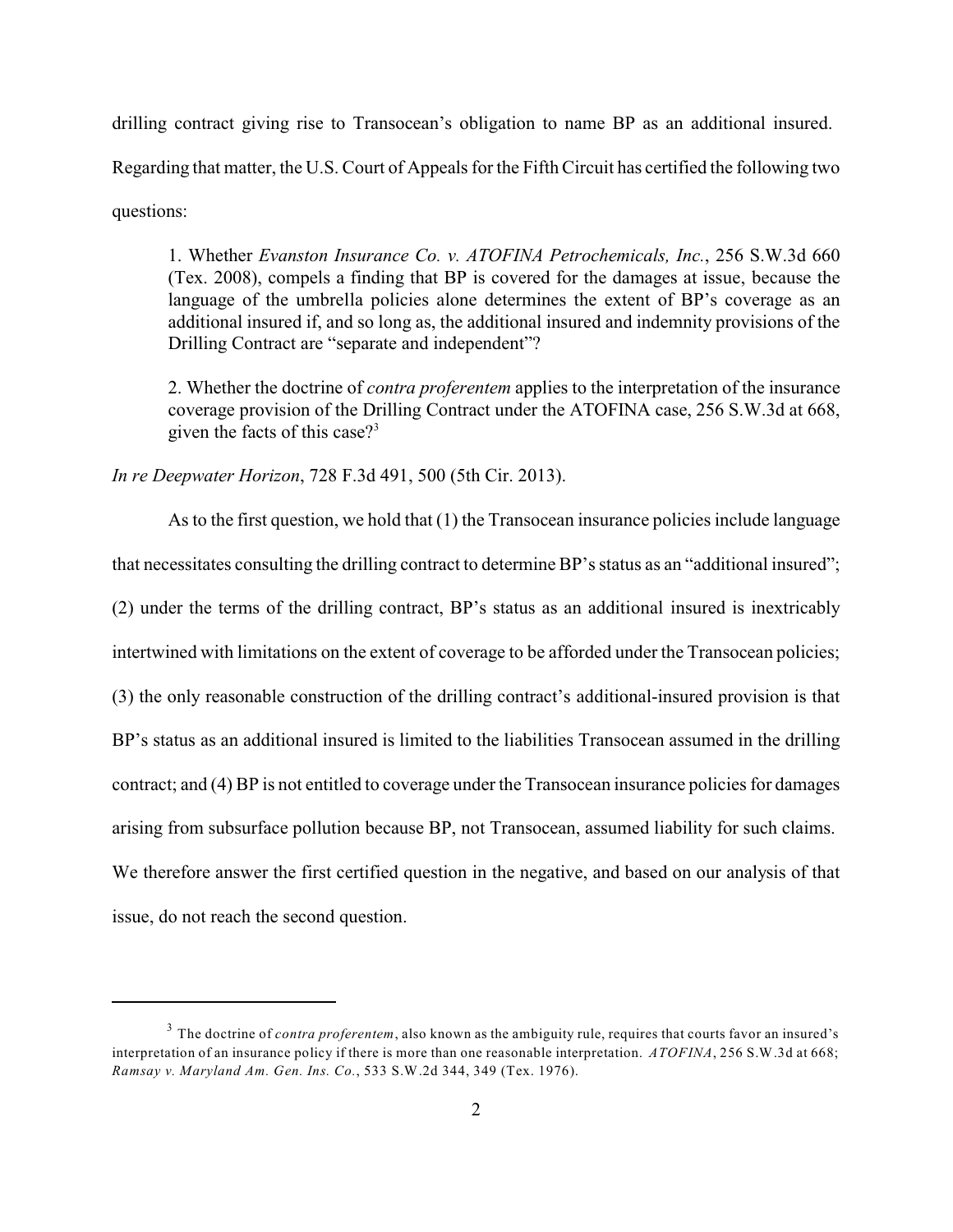#### **I. Background**

At the time of the events giving rise to the underlying litigation, Transocean owned the *Deepwater Horizon*, a mobile offshore drilling unit operating in the Gulf of Mexico pursuant to a drilling contract between Transocean's predecessor and BP's predecessor (the Drilling Contract).<sup>4</sup> After an explosion, the rig caught fire and fully submersed after burning for more than a day. The incident killed eleven crew members, propagated numerous personal-injury claims, and begat a myriad of claims for environmental and economic damages stemming from the discharge of millions of gallons of oil into the Gulf of Mexico.

Both BP and Transocean sought coverage under Transocean's primary- and excess-insurance policies for claims related to this catastrophic event. Although not disputing that BP is an additional insured under the Transocean policies, Transocean and its insurers dispute that BP is entitled to coverage for liabilities it expresslyassumed in the Drilling Contract. Based on the parties'respective assumptions of liability in the Drilling Contract, Transocean and its insurers contend that BP is not entitled to additional-insured coverage for pollution-related liabilities arising from subsurface oil releases in connection with the *Deepwater Horizon* incident.

In the Drilling Contract, BP and Transocean agreed to a "knock-for-knock" allocation of risk that is standard in the oil and gas industry.<sup>5</sup> Among other indemnity provisions, Transocean agreed

 $^4$  The Drilling Contract was executed on December 9, 1998, between Vastar Resources Inc. (BP's predecessor) and R&B Falcon Drilling Co. (Transocean's predecessor).

*See* Cary A. Moomjian, Jr., *Contractual Insurance and Risk Allocation in the Offshore Drilling Industry*, 5 Drilling Contractor, Mar.–Apr. 1999, at 14 (observing that offshore operators typically agree to accept responsibility for losses from a blowout that include control of the well, damage to the hole, pollution cleanup and removal, pollution damage to third parties, and reservoir loss or damage); Daniel B. Shilliday, et al., *Contractual Risk-Shifting in Offshore Energy Operations*, 81 TUL. L. REV. 1579, 1599 (2007) (defining "knock-for-knock" indemnity agreements as agreements that "require each party to contractually assume responsibility for injuries to its own employees and damage to its own property, without regard to who caused the injury or how such damage occurred").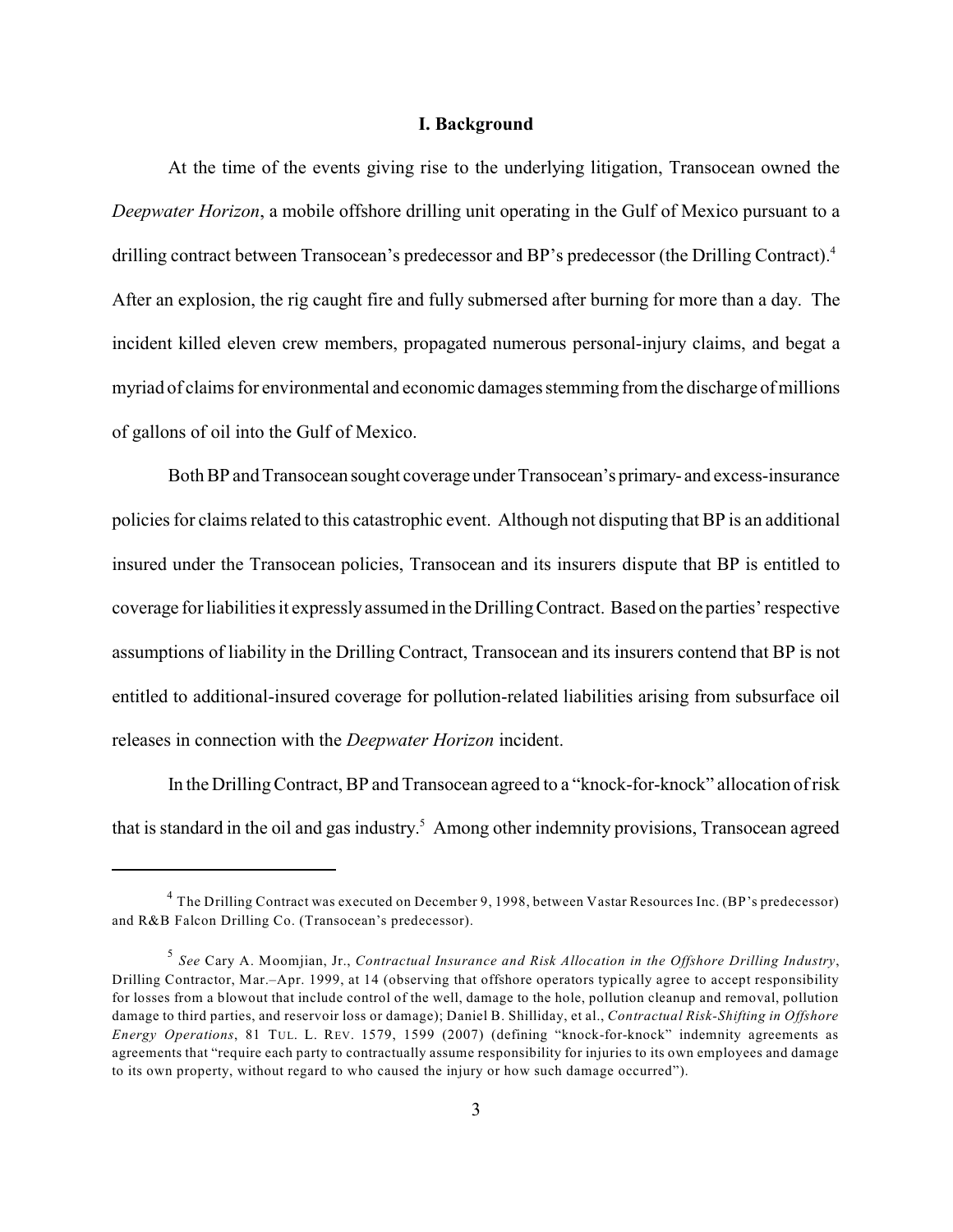to indemnify BP for above-surface pollution regardless of fault, $6$  and BP agreed to indemnify Transocean for all pollution risk Transocean did not assume, *i.e.*, subsurface pollution.<sup>7</sup>

Without limiting Transocean's indemnity obligations, the Drilling Contract further required Transocean to carry multiple types of insurance at its own expense.<sup>8</sup> Among the required policies, Transocean was obliged to carry comprehensive general liability insurance, including contractual liability insurance for the indemnity agreement, of at least \$10 million. Transocean was also charged with naming BP, its affiliates, officers, employees, and a host of other related individuals and entities:

as additional insureds in each of [Transocean's] policies, except Workers' Compensation *for liabilities assumed by [Transocean] under the terms of [the Drilling] Contract*. (Emphasis added.)

(Capitalization and boldfacing removed.)

 $\frac{7}{7}$  Section 24.2 of the Drilling Contract states:

[BP] shall assume full responsibility for and shall protect, release, defend, indemnify, and hold [Transocean] harmless from and against any . . . liability for pollution or contamination, including control and removal thereof, arising out of or connected with operations under this contract hereunder and not assumed by [Transocean] in Article 24.1 above, without regard for negligence of any party or parties and specifically without regard for whether the pollution or contamination is caused in whole or in part by the negligence or fault of [Transocean].

(Capitalization and boldfacing removed.)

 $^8$  As is typical for a supermajor oil company, BP has been self-insuring its risk since 1991, because maintaining third-party insurance for an operation of its magnitude would be cost prohibitive. "Supermajor" is the industry term for the five largest publicly traded oil companies: ExxonMobil, Shell, BP, Total (from France), and Chevron. Tom Bergin, *Oil Majors' Output Growth Hinges on Strategy Shift*, REUTERS, Aug. 1, 2008, *available at* http://www.reuters.com/article/2008/08/01/us-oilmajors-production-idUSL169721220080801.

 $<sup>6</sup>$  Article 24.1 of the Drilling Contract provides:</sup>

<sup>[</sup>Transocean] shall assume full responsibility for and shall protect, release, defend, indemnify, and hold [BP] and its joint owners harmless from and against any . . . liability for pollution or contamination, including control and removal thereof, originating on or above the surface of the land or water, from spills, leaks, or discharges . . . without regard to negligence of any party or parties and specifically without regard to whether the spill, leak, or discharge is caused in whole or in part by the negligence or other fault of [BP].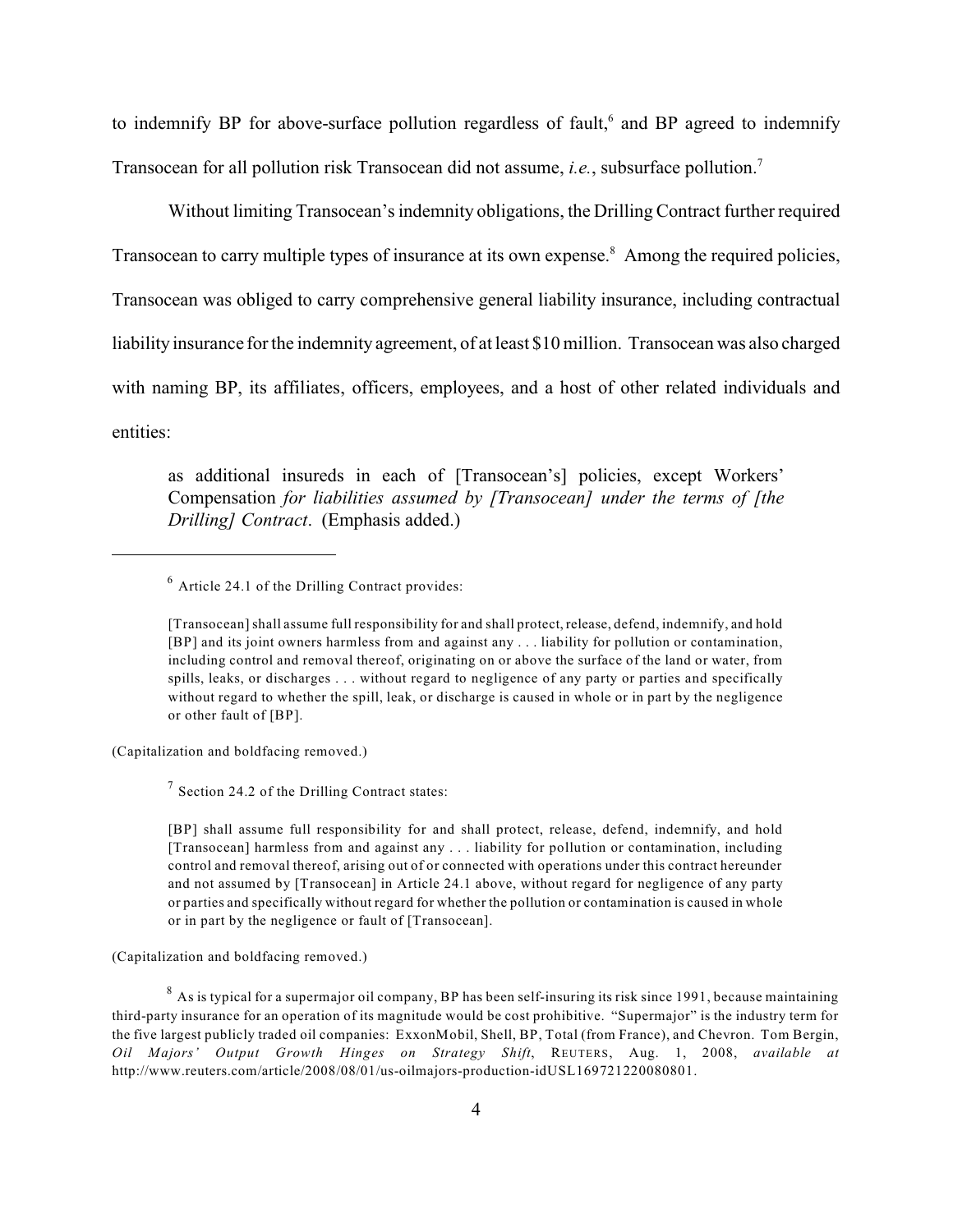To the extent the terms of the Drilling Contract are incorporated into Transocean's insurance policies, the proper construction of the emphasized portion of the foregoing additional-insured provision becomes central to the resolution of the coverage issue before us. Before reaching that issue, however, we must first consider the insurance-policy terms under which BP claims additionalinsured status.

To cover Transocean's worldwide drilling operations, including its obligations under the Drilling Contract with BP, Transocean maintained (1) a \$50 million general-liability policy with Ranger Insurance, Ltd. as its primary policy and (2) four layers of excess insurance from a multitude of additional insurers with an additional \$700 million in coverage (Ranger and the excess insurers, collectively, are referred to herein as "the Insurers").

Under the operative provisions of the insurance policies, each insurer is obligated to pay for a loss "on behalf of the 'Insured'" for liability:

- (a) imposed upon the "Insured" by law or
- (b) assumed by the "Insured" under an "Insured Contract."<sup>9</sup>

As the named insured, Transocean is an "Insured" under the policies. BP is not specifically named as an insured in the policies, an endorsement, or a certificate of coverage. However, the policies extend "Insured" status to "[a]ny person or entity to whom the 'Insured' is obliged by oral or written 'Insured Contract' . . . to provide insurance such as afforded by [the] Policy." An "Insured Contract" is defined as "any written or oral contract or agreement entered into by the 'Insured' . . . and pertaining to business under which the 'Insured' assumes the tort liability of another party to pay for

 $9$  The parties agree that the terms of the primary- and excess-insurance policies are materially identical and are governed by Texas law.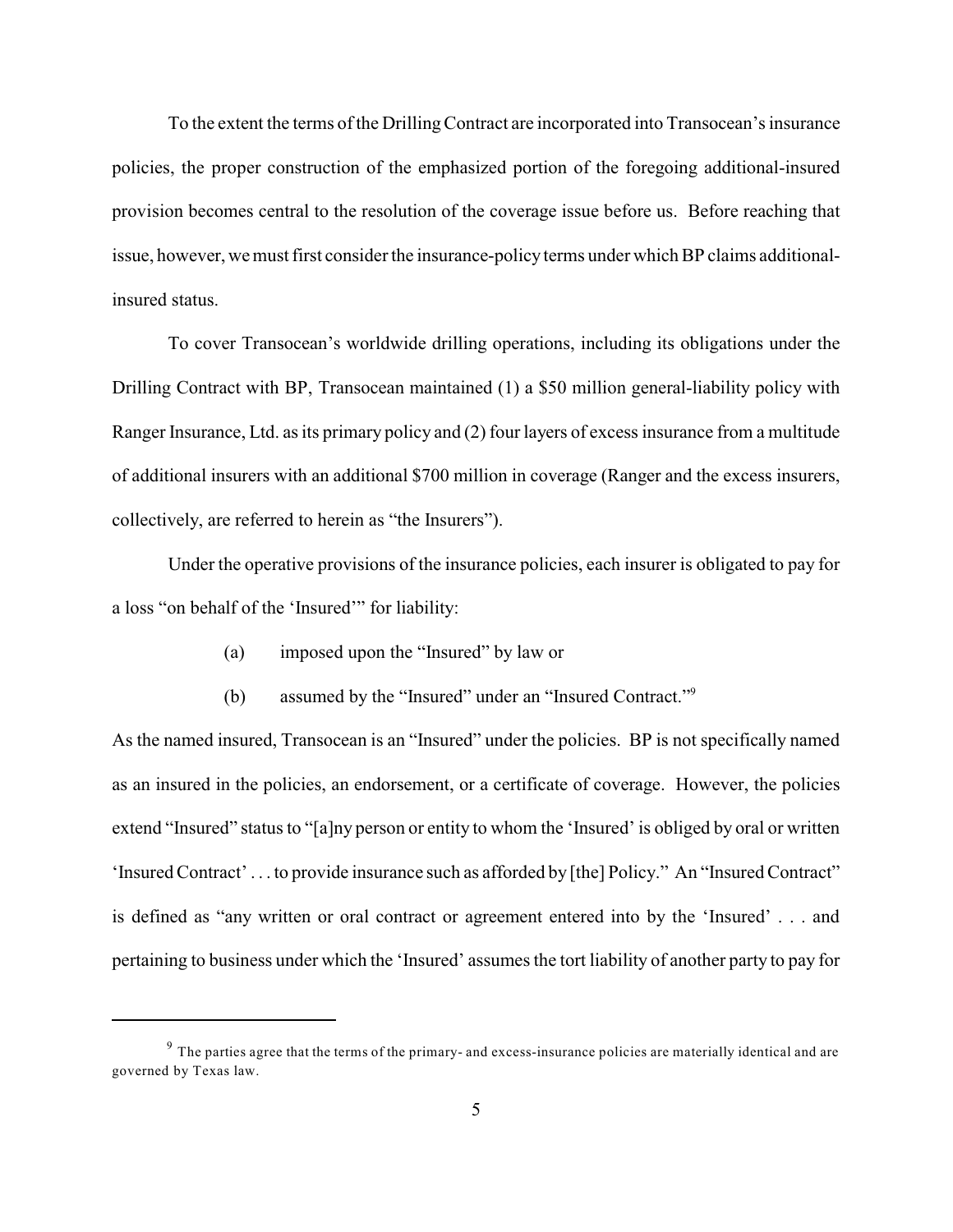'Bodily Injury' [or] 'Property Damage' . . . to a 'Third Party' or organization."<sup>10</sup> Thus, under the express terms of the policies, additional-insured status hinges on (1) the existence of an oral or written contract, (2) pertaining to the business of an "Insured", and (3) under which an "Insured" assumes the tort-liability of another party and is "obliged" to provide insurance to such other party. The policy further specifies that "where required by written contract, bid or work order, additional insureds are automatically included hereunder . . . ."

After BP made a demand for coverage, the Insurers sought a declaration that BP would not be entitled to additional-insured coverage for subsurface-pollution claims arising from the *Deepwater Horizon* incident because the Drilling Contract limits the additional-insured obligation to *"*liabilities assumed by[Transocean] under the terms of [the Drilling] Contract." With its interests in a finite sum of insurance imperiled by BP's coverage claim, Transocean intervened in the litigation and aligned itself with the Insurers.

There is no dispute that (1) BP is an additional insured under the Transocean policies for some purposes, (2) the Drilling Contract is an Insured Contract as defined by the insurance policies, and (3) the Insurers are not parties to the Drilling Contract. The parties, however, join issue regarding whether and to what extent the policies incorporate provisions in the Drilling Contract that may limit BP's status as an additional insured. The federal district court resolved that issue adversely to BP and, considering the insurance policies in connection with the terms of the Drilling Contract, determined that BP is not an "Insured" for subsurface pollution liabilities deriving from the *Deepwater Horizon* incident. *In re Oil Spill by the Oil Rig "Deepwater Horizon" in the Gulf*

 $10$  "Tort liability" is defined as "a liability that would be imposed by law in the absence of any contract or agreement."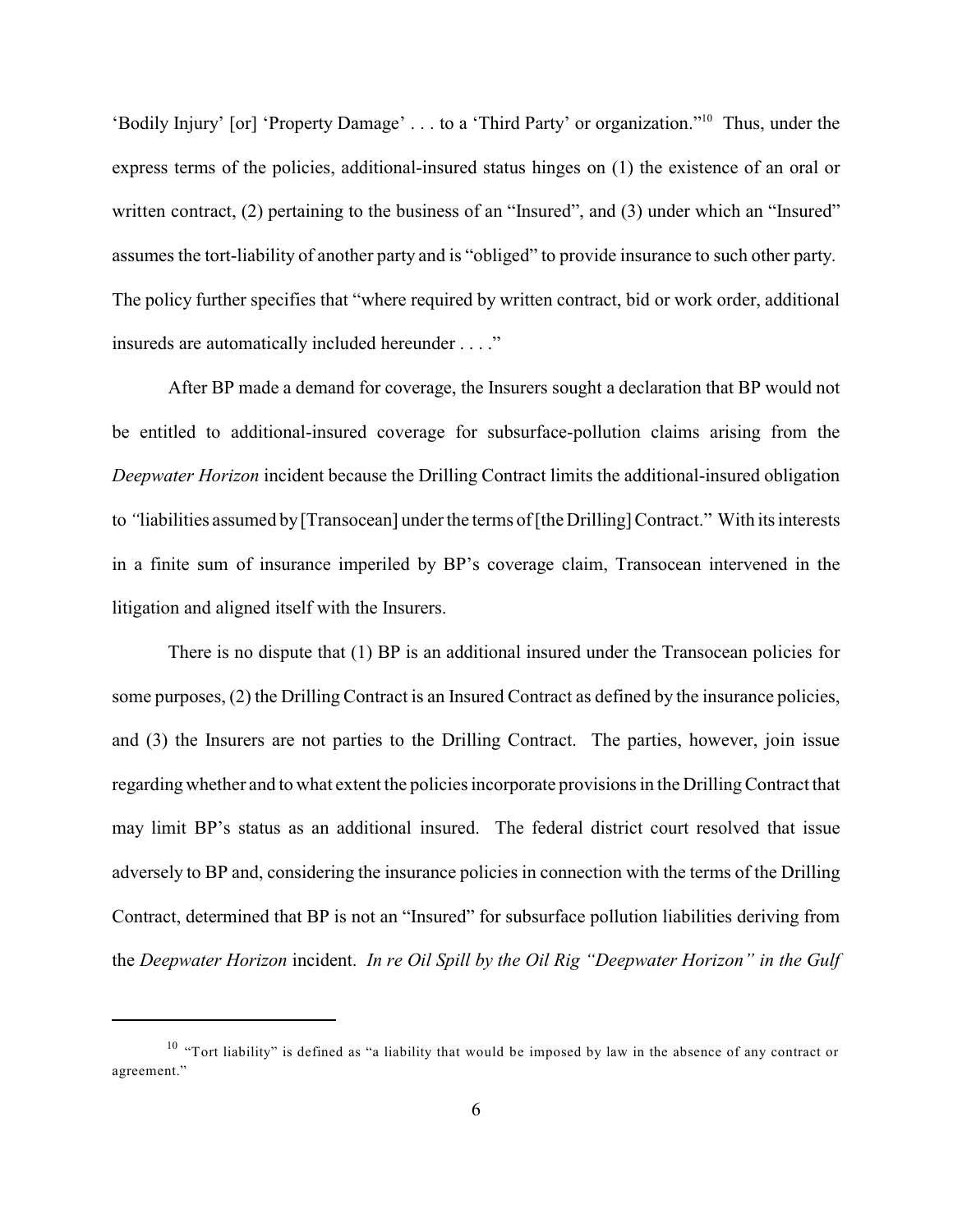*of Mexico, on April 20, 2010*, MDL No. 2179, 2011 WL 5547259, at \*2 (E.D. La. Nov. 15, 2011). The court therefore granted summary judgment in the Insurers' favor. *Id.*

On appeal, the Fifth Circuit reversed, holding that *Evanston Insurance Co. v. ATOFINA Petrochemicals, Inc.*, 256 S.W.3d 660 (Tex. 2008), along with its state and federal progeny, requires that the coverage dispute be ascertained solely from the four corners of the insurance policies. 710 F.3d 338, 344-49 (5th Cir. 2013), *withdrawn by* 728 F.3d 491, 493 (5th Cir. 2013). Applying that principle, the court concluded that the Transocean insurance policies "impose[] no relevant limitations upon the extent to which BP is covered." *Id.* at 341; *see id.* at 350. On rehearing, however, the Fifth Circuit withdrew its prior opinion and certified the above questions to this Court. 728 F.3d 491, 493, 500 (5th Cir. 2013).

## **II. Discussion**

The key points of contention among the parties are  $(1)$  whether the language employed in the insurance policies refers to, and thus incorporates, coverage limitations in the Drilling Contract from which BP's additional-insured status derives;  $(2)$  whether the Drilling Contract actually imposes any limitation on the extent of additional-insured coverage under the primary- and excess-insurance policies; and (3) who gets the benefit of the doubt if there is any ambiguity.

BP argues that *ATOFINA* requires the existence and extent of coverage to be ascertained exclusively from the four corners of the Transocean insurance policies. 256 S.W.3d 660 (Tex. 2008). Although acknowledging that we must give effect to language in an insurance policy incorporating the terms of another contract by reference, BP contends that no such circumstances are presented here. In BP's view, the language in the Transocean insurance policies is materially indistinct from policy language we and other courts have found to be insufficient to import external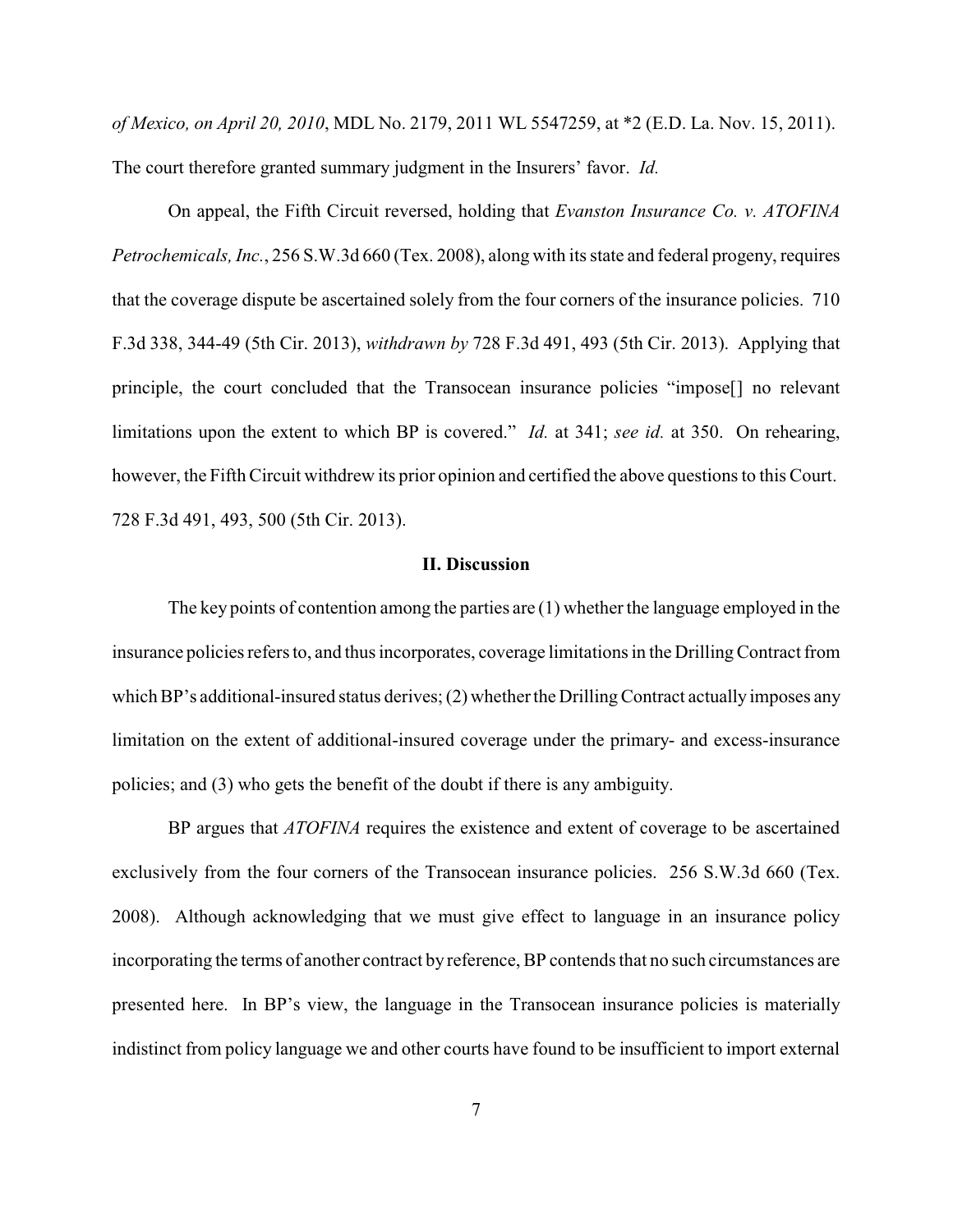limitations into an insurance policy. In addition to *ATOFINA*, BP relies on *Aubris Resources LP v. St. Paul Fire &Marine InsuranceCo.*, 566 F.3d 483 (5th Cir. 2009), and *Pasadena Refining System, Inc. v.McRaven*,Nos. 14-10-00837-CV, 14-10-00860-CV, 2012 WL1693697 (Tex. App.—Houston [14th Dist.] May 15, 2012, pet. dism'd by agr.), as supporting a construction of the insurance policies that does not permit consideration of the Drilling Contract. In sum, BP contends that its worldwide operations are automatically covered for all "liability imposed by law," including subsurface pollution from the *Deepwater Horizon* incident, because it is undisputed that (1) the Drilling Contract is an "Insured Contract," (2) the Drilling Contract obligates Transocean to provide additional-insured coverage, (3) BP is thereby an "Insured" as that term is specially defined in the insurance policies, and (4) no limitations on the scope of coverage are expressly included in the policies.<sup>11</sup>

In Transocean and the Insurers' view, BP's analysis glosses over the inconvenient reality that BP is an "Insured" only by virtue of the status conferred to it under the Drilling Contract, to which the policies necessarily refer by predicating additional-insured status on the existence of an oral or written "Insured Contract" requiring such coverage. They rely on *Urrutia v. Decker*, 992 S.W.2d 440 (Tex. 1999), for the proposition that "Texas law has long provided that a separate contract can be incorporated into an insurance policy by an explicit reference clearly indicating the parties' intention to include that contract as part of their agreement." *Id.* at 442. Applying this exception to

 $11$  Because the policies also extend coverage to an "Insured" for liability "assumed by the 'Insured" under an 'Insured Contract,'" BP's construction of the policy would result in the extension of additional-insured coverage to a potentially unlimited number of "other person[s] or entit[ies] to whom [BP as an] 'Insured' is obliged by any oral or written 'Insured Contract' . . . to provide insurance . . . ." Under BP's interpretation, those other persons or entities would also meet the definition of an "Insured," with the potential for an endless chain of "Insureds" created by contracts that each in turn has with someone else. The validity of a construction of the policy that would permit such a scenario is facially suspect.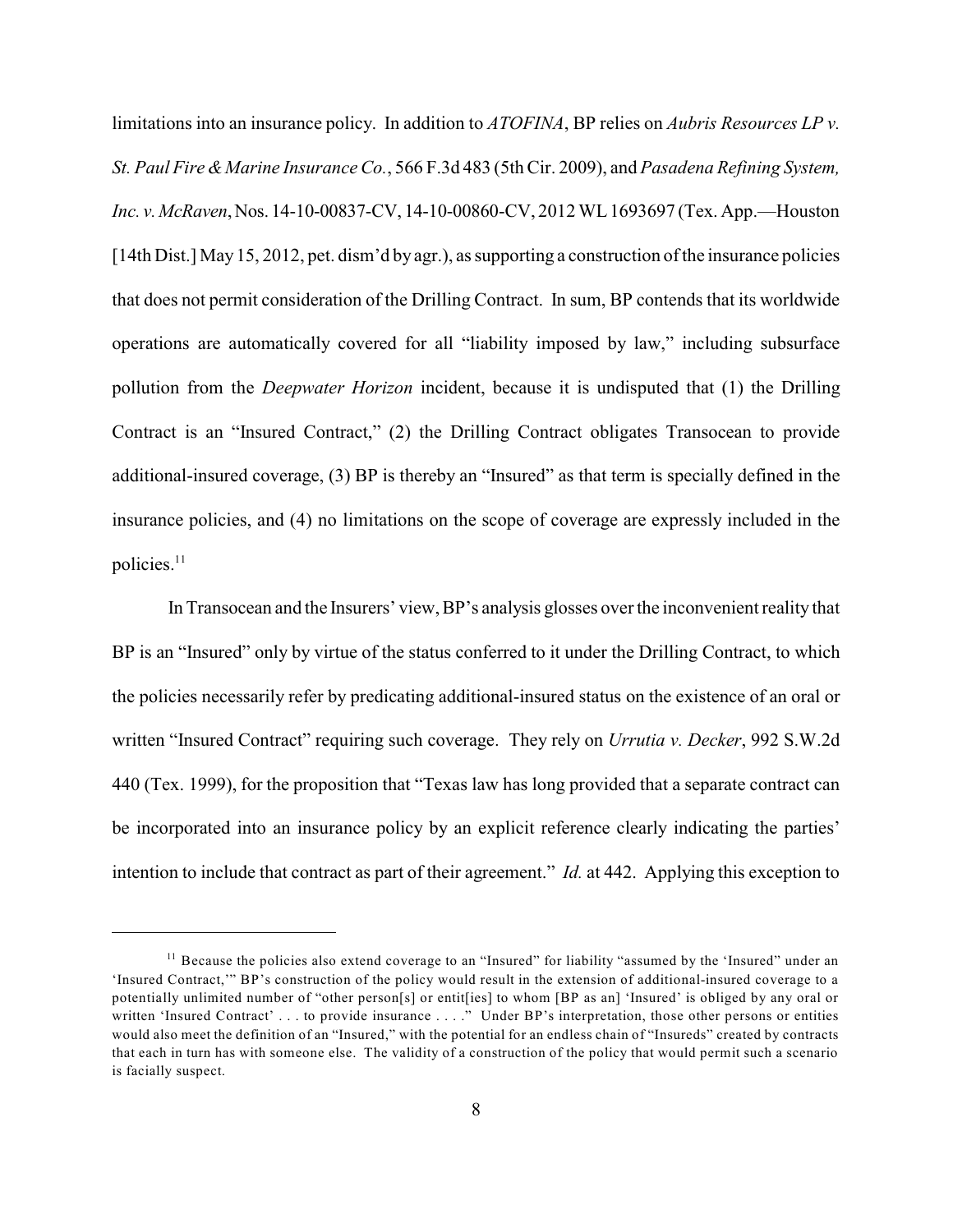*Evanston*'s four-corners analysis, they contend that the Drilling Contract is incorporated into the Transocean insurance policies by virtue of policy language limiting additional-insured status to "where required" and as "obliged" by an oral or written contract. Because BP's status as an "Insured" cannot be ascertained without consulting the additional-insured provision in the Drilling Contract, Transocean and the Insurers further assert that we must give decisive weight to language in that provision limiting the scope of additional-insured coverage to "liabilities assumed by [Transocean] under the terms of [the Drilling] Contract." Under their contract-construction theory, the Drilling Contract requires Transocean to name BP as an additional insured only for the abovesurface pollution risk that Transocean assumed and, as a result, BP lacks additional-insured status for subsurface pollution risks.

## **A. Applicable Policy-Construction Principles**

Determining whether BP's additional-insured coverage is coextensive with Transocean's coverage necessarilybegins with the four corners of the policies. *See ATOFINA*, 256 S.W.3d at 664. As the parties acknowledge, Transocean's insurance policies contain no language explicitly limiting the scope of additional-insured coverage.

However, we have long held insurance policies can incorporate limitations on coverage encompassed in extrinsic documents by reference to those documents. *See id.* at 667 (addressing a "following form" excess-insurance policy that restricted coverage by reference to scope of underlying liability policy); *Urrutia*, 992 S.W.2d at 441, 443 (rental agreement was effectively "written into" insurance policy by virtue of endorsement language extending additional-insured status to insured's customers "to the extent and for the limits of liability agreed to under [the rental agreement]"). We do not require "magic" words to incorporate a restriction from another contract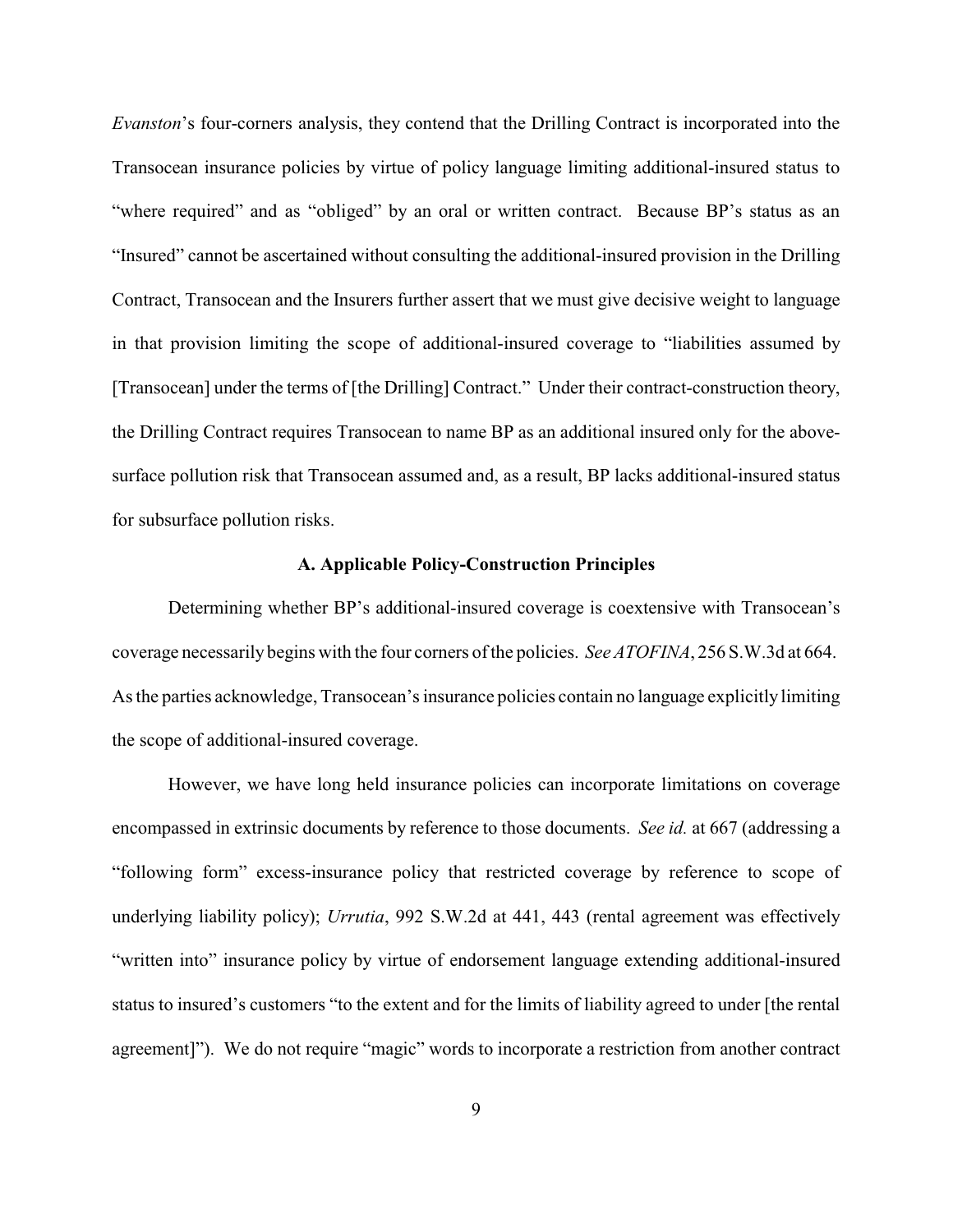into an insurance policy; rather, it is enough that the policy clearly manifests an intent to include the contract as part of the policy. *See Urrutia*, 992 S.W.2d at 442-43 (finding insurance policy's reference to rental agreement "explicit" enough to clearly indicate parties' intent to include agreement as part of insurance policy); *see also Owen v. Hendricks*, 433 S.W.2d 164, 166 (Tex. 1968) (for purposes of incorporation by reference "[t]he language used is not important provided the [contract] plainly refers to another writing").

Thus, while our inquiry must begin with the language in an insurance policy, it does not necessarily end there. In other words, we determine the scope of coverage from the language employed in the insurance policy, and if the policy directs us elsewhere, we will refer to an incorporated document to the extent required by the policy. Unless obligated to do so by the terms of the policy, however, we do not consider coverage limitations in underlying transactional documents. Our application of these foundational principles in *Urrutia* and *ATOFINA* guides our analysis of the policies and Drilling Contract at issue here.

In *Urrutia*, we construed an insurance policy that referred to another document to identify who was an additional insured and the extent of coverage under the policy. 992 S.W.2d at 441 & n.1. The issue was whether a vehicle rental agreement was effective to limit an additional insured's liability insurance to \$20,000 instead of the \$1 million policy limits available under the leasing company's commercial-business automobile policy. *Id.* at 441. The policy covered "[b]oth lessees and rentees of covered autos as insureds, but only to the extent and for the limits of liability agreed to under contractual agreement with the named insured." *Id*.

Given the language in the policy, a customer's status as an additional insured depended on the existence of a rental agreement, and coverage was expressly limited to the amount specified in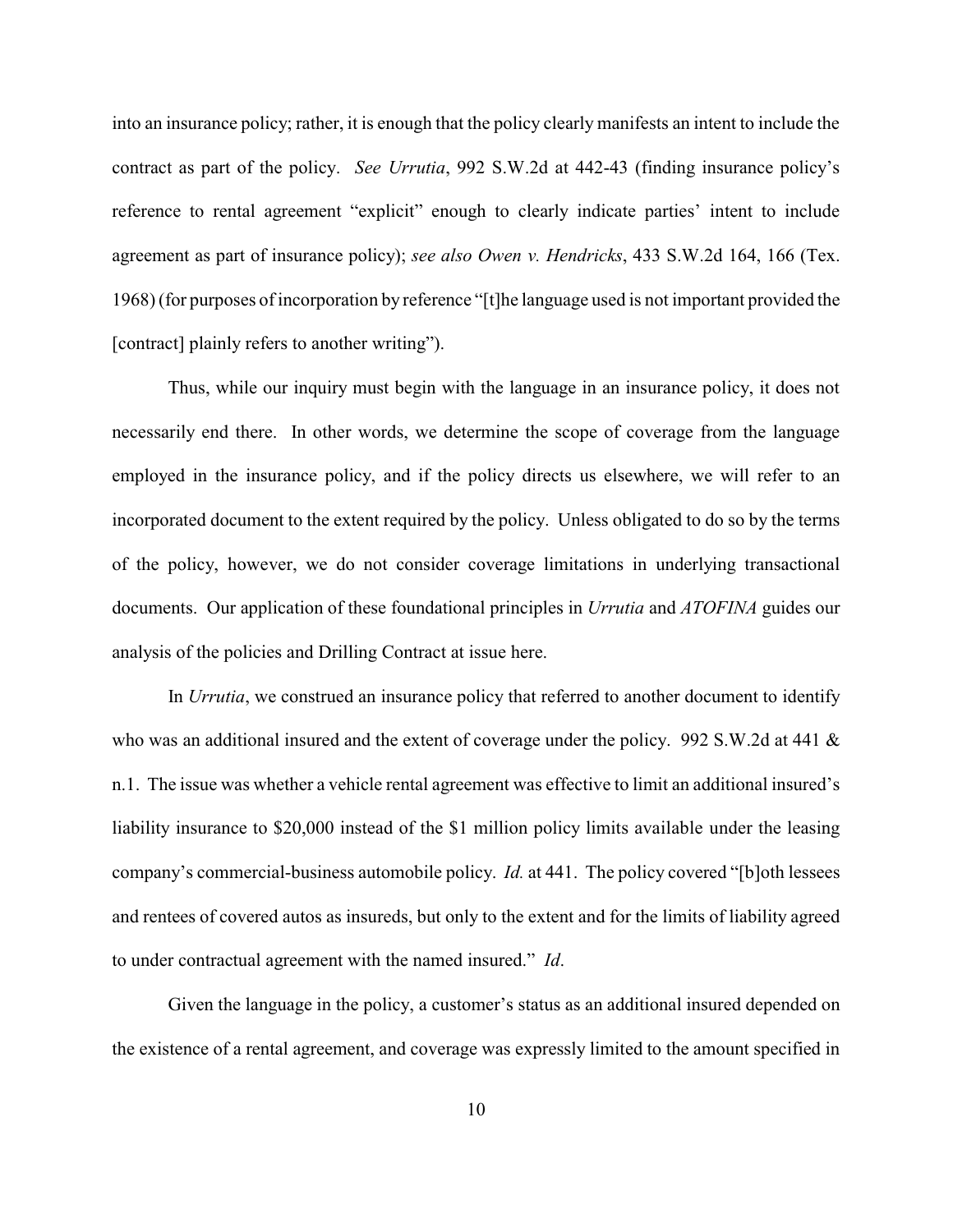such agreement. *See id*. at 443. We therefore held that the insurance policy incorporated the rental agreement and that the rental agreement, in turn, limited the customer's liability protection to \$20,000. *Id.* at 443-44 ("An insurer may validly agree to add as an additional insured 'any person or organization to which the named insured is obligated by virtue of a written contract to provide insurance.' Such an endorsement also 'may provide lower coverage limits to the additional insured than to the named insured.'" (quoting 21 DORSANEO, TEXAS LITIGATION GUIDE § 341.07[2][h] at 341–57-58) (July 1998))).

As *Urrutia* demonstrates, an insurance policy may incorporate an external limit on additional-insured coverage. In such cases, the external limit is, in effect, an endorsement to the insurance policy that "suppl[ies] the limits of coverage and extend[s] those benefits to the customer identified therein as accepting the [insured's] offer of insurance." *Id.* at 443. By tying additionalinsured coverage to the terms of an underlying agreement, the parties procure only the coverage the insured is contractually obligated to provide, thereby minimizing the insurer's exposure under the policy and the named insured's premiums. *See id*. ("The endorsement . . . allowed [the insured] to determine in the rental contracts themselves which customers would be insured and the amount of their respective coverage.").

*ATOFINA*, on the other hand, recognizes that a named insured may gratuitously choose to secure more coverage for an additional insured than it is contractually required to provide. This occurs when the language of an insurance policy does not link coverage to the terms of an agreement to provide additional-insured coverage. In that event, only coverage restrictions embodied in the policy will be given effect. As discussed below, *ATOFINA* involved one coverage provision that was tied to the terms of another agreement and one coverage provision that was limited only by the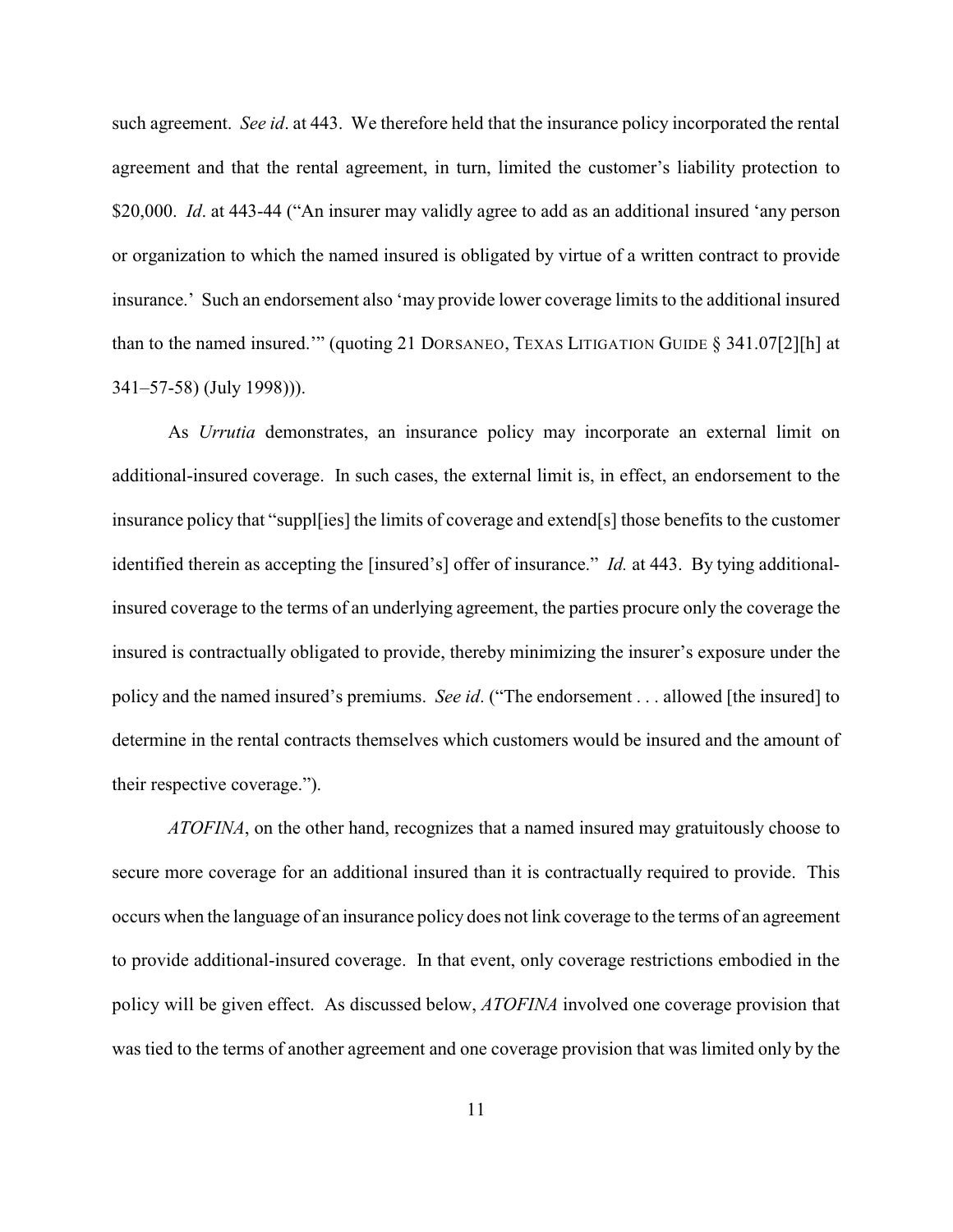terms of the policy itself.

In *ATOFINA*, Triple S Industrial Corp. contracted to perform maintenance and construction work at an ATOFINA refinery under a service contract that contained separate indemnity and insurance provisions. 256 S.W.3d at 662. Triple S agreed to indemnify ATOFINA for personalinjury and property loss that was not due to ATOFINA's concurrent or sole negligence, misconduct, or strict liability. *Id*. Triple S also agreed to carry \$500,000 of commercial general liability (CGL) insurance, "'[i]ncluding coverage for contractual liability insuring the indemnity agreement,'" and \$500,000 in excess insurance that followed the form of the CGL policy. *Id.* at 662-63. Triple S was also obligated to furnish certificates of insurance naming ATOFINA as an additional insured. *Id*. at 663. Triple S complied with its service-contract obligations by securing a \$1 million CGL policy and a \$9 million excess policy and furnishing the required certificates. *Id*. When a Triple S employee drowned at the refinery, his survivors sued Triple S and ATOFINA. *Id*. Triple S's CGL insurer tendered its \$1 million limit to settle the suit, but the excess insurer denied ATOFINA coverage. *Id*.

In determining the existence and extent of coverage, we considered two independent coverage provisions in the excess-insurance policy. *Id*. The first provision (section III.B.6) extended coverage to "[a] person or organization for whom [the insured has] agreed to provide insurance as is afforded by this policy; but that person or organization is an insured only with respect to operations performed by you or on your behalf, or facilities owned or used by you." *Id*. at 664. The insurer asserted that the accident did not respect Triple S's operations because ATOFINA's sole negligence caused the accident. *Id*. We disagreed. In doing so, we distinguished between Triple S's indemnity obligation under the contract and the insurer's indemnity obligation under the terms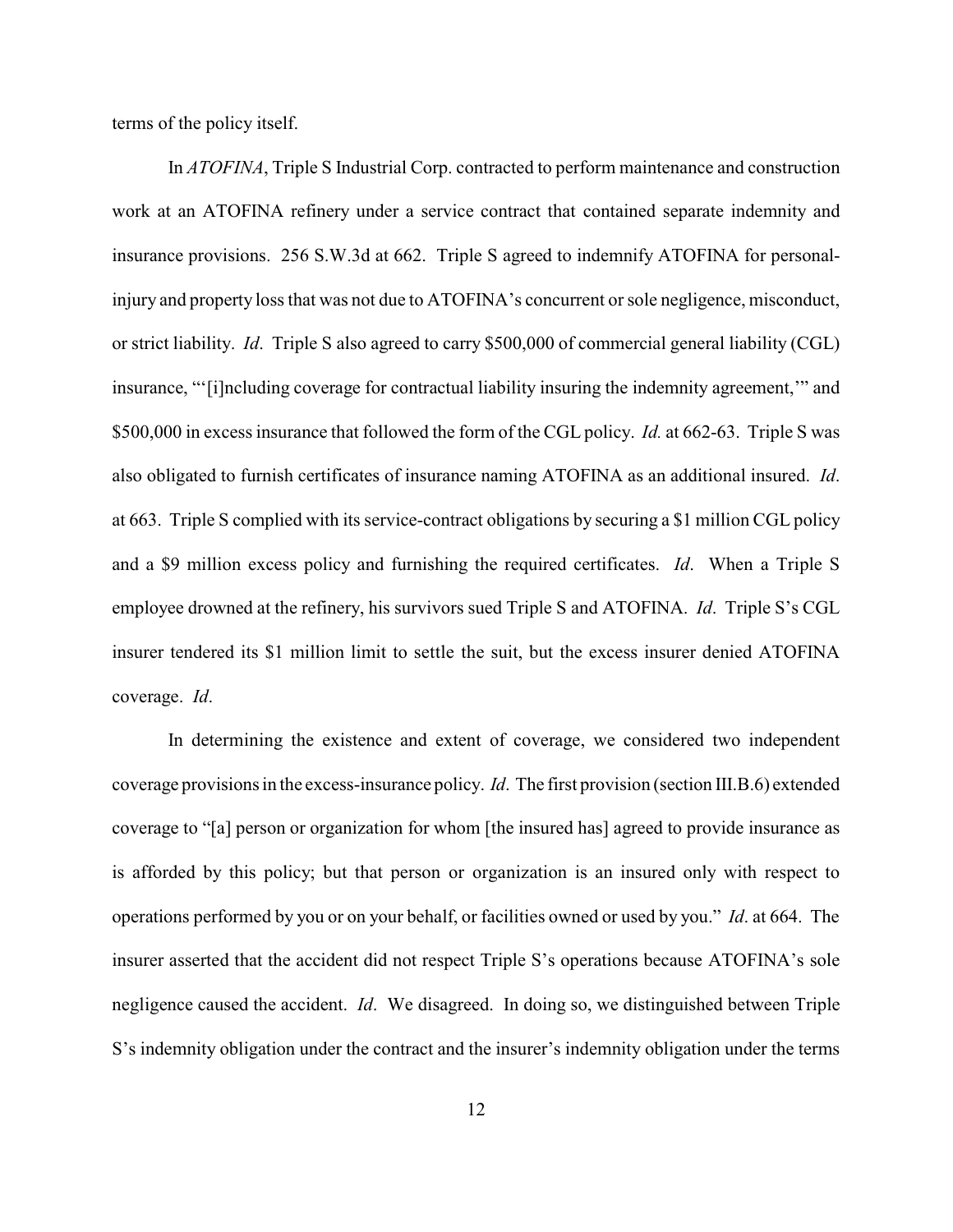of the excess policy because the insurer's obligation depended on what it contracted to do, not what the insured contracted with another person to do.

Although the underlying service contract did not require Triple S to indemnify ATOFINA for ATOFINA's negligence, we concluded that the insurance policy neither included nor incorporated a similar limitation. *Id*. at 663, 666-67. Rather, the only restriction on the scope of additional-insured coverage under section III.B.6 was the requirement that the claims involve Triple S's operations or facilities. *Id*. Because the accident was related to Triple S's operations, the claim for which ATOFINA sought coverage was within the scope of the coverage afforded under section III.B.6 of the policy without regard to ATOFINA's culpability. *Id*.

The existence of a certificate of insurance naming ATOFINA as an additional insured meant that, unlike *Urrutia* and the present case, there was no need to look to the underlying service contract to ascertain ATOFINA's status as "[a] person or organization for whom you have agreed to provide insurance as is afforded by this policy." *See id*. at 663. Here, at a minimum, the Transocean insurance policies require reference to the underlying Drilling Contract to determine BP's status as an additional insured. Moreover, section III.B.6 of the policy in *ATOFINA* made no reference to the service contract in determining the scope of additional-insured coverage, while the Transocean policies refer to an "Insured Contract" that requires Transocean to provide the insurance as a predicate to status as an "Insured."

The significance of these distinctions is supported by our analysis of a second insurance provision at issue in *ATOFINA*. That provision (section III.B.5) defined an insured as "[a]ny other person or organization who is insured under a policy of 'underlying insurance'" but stated that "[t]he coverage afforded such insureds under this policywill be no broader than the 'underlying insurance'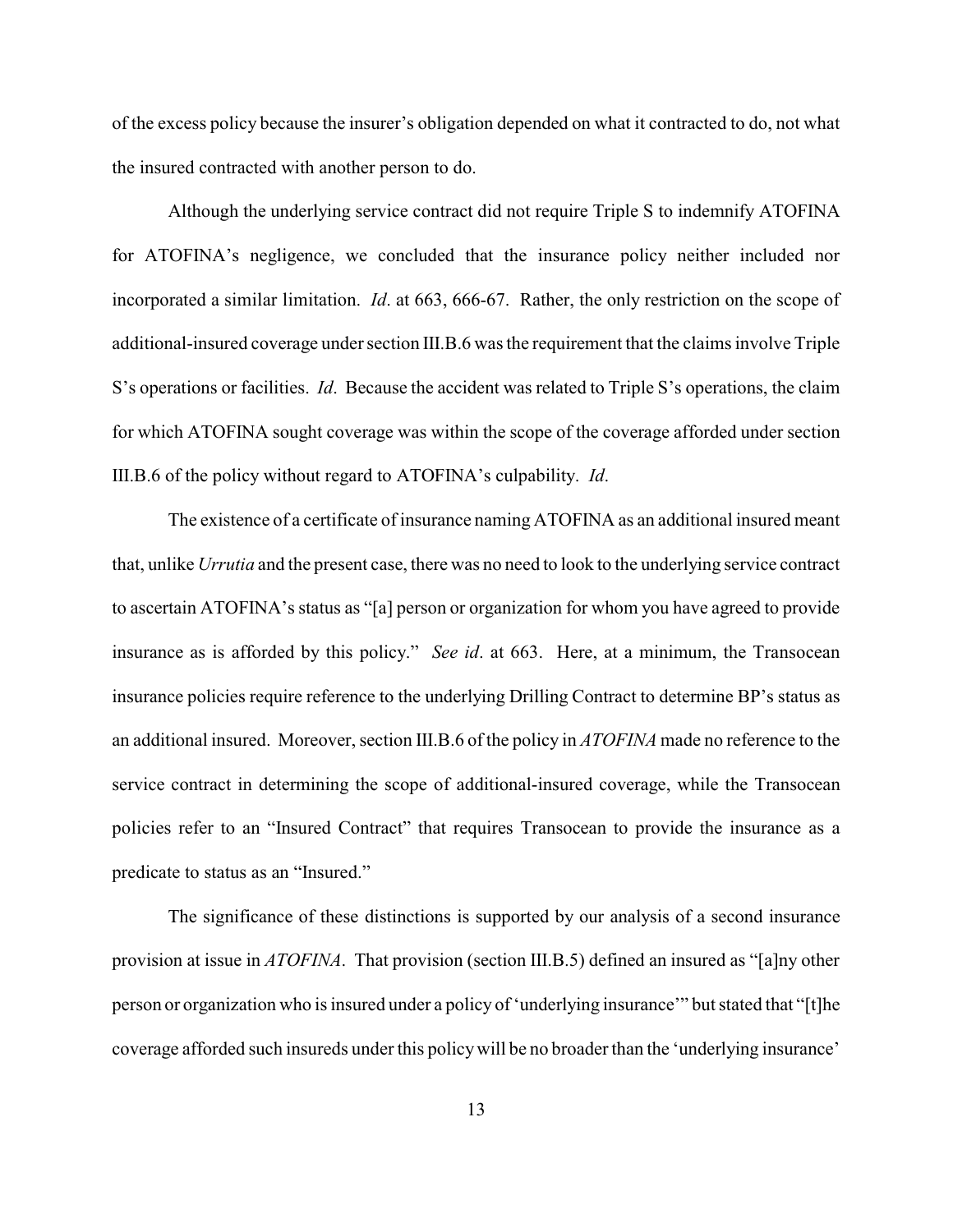except for this policy's Limit of Insurance." *Id.* at 667. We concluded that III.B.5 encompassed a narrower extension of coverage because it expressly incorporated limits on coverage by reference to the underlying CGL policy. We enforced section III.B.5 as written, and because the underlying CGL policy excluded losses caused by ATOFINA's sole negligence, we held that limitation also applied to the excess policy. *Id*. at 667 & n.24. Our analysis of this second provision affirms the principle from *Urrutia* that an insurance policy may refer to another document to determine the extent to which an additional insured is covered.

*ATOFINA* embodies several principles that are pertinent to the matter at hand. First, it is possible for a named insured to purchase a greater amount of coverage for an additional insured than an underlying service contract requires. Second, the scope of indemnity and insurance clauses in service contracts is not necessarily congruent. Third, and most importantly, we rely on the policy's language in determining the extent to which, if any, we must look to an underlying service contract to ascertain the existence and scope of additional-insured coverage.

In addition to *ATOFINA*, BP asserts that in form, two other cases impact the relevant analytical framework. The first case on which BP relies is *Aubris Resources LP v. St. Paul Fire & Marine Insurance Co.*, 566 F.3d 483 (5th Cir. 2009). In *Aubris*, an insurance policy provided that "[a]ny person . . . that you agree in a written contract for insurance to add as an additional protected person under this agreement is also a protected person . . . if that written contract for insurance specifically requires such coverages for that person . . . ." *Id.* at 487 (emphasis omitted). As directed by the insurance policy, the court turned to the additional-insured obligation in the underlying contract, which provided that the "extension of [additional-insured] coverage shall not apply with respect to any obligations for which [the owner] has *specifically* agreed to indemnify Contractor."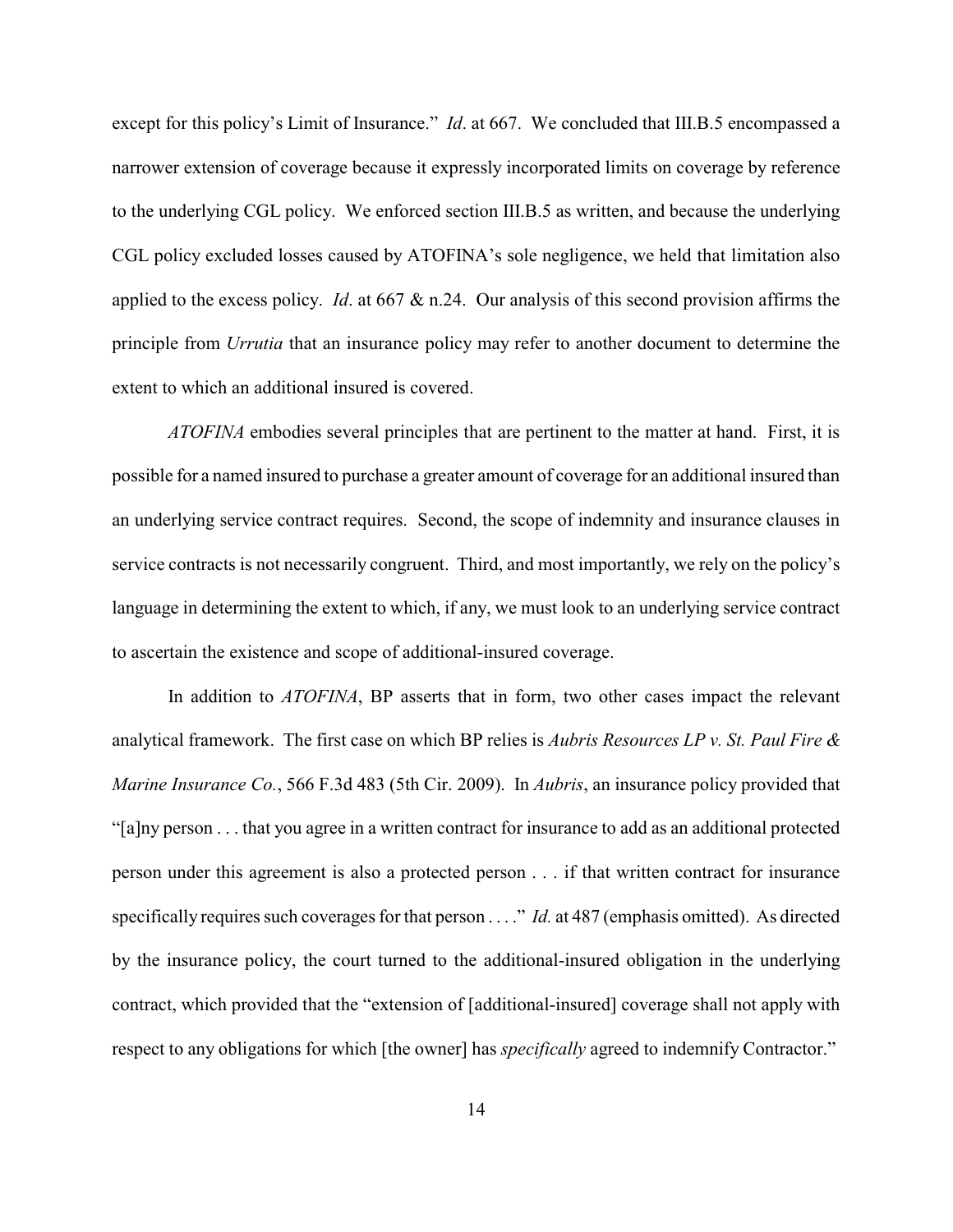*Id.* (bolding omitted, emphasis added). Although the underlying contract included a general indemnity provision, the *Aubris* court construed the term "specifically agreed" to mean an extracontractual agreement to provide indemnification for the specific claim against the owner. *Id*. at 489-90. Because the owner and contractor reached no extra-contractual indemnity agreement specifically related to the litigation in question, the court held that the owner was an additional insured whose coverage was not restricted by the indemnity allocation in the contract. *Id*. at 490.

BP presents *Aubris* for the proposition that when indemnity and insurance agreements in an underlying contract are separate, the contractual-indemnity provision does not limit the additionalinsured obligation or the scope of coverage afforded thereunder. In actuality, *Aubris* adhered to *Urrutia* and *ATOFINA* by looking to the language of the underlying contract (to the extent the insurance policy required) to determine whether there was any limit on additional-insured coverage. *See id.* at 487 (observing that the court "consider[ed] the relationship between and among the policy, the additional insured provision in the services agreement, and the indemnity provision in the services agreement"). Having done so, it determined that there simply was no limitation in the contract that was applicable to the additional-insured's coverage demand. Here, the parties disagree about the precise construction of the additional-insured provision in the Drilling Contract, but unlike *Aubris*, whatever limitation exists is entwined with the "liabilities [Transocean] assumed . . . under the terms of this Contract."

The other case BP cites is *Pasadena Refining System, Inc. v. McRaven,* Nos. 14-10-00837- CV, 14-10-00860-CV, 2012 WL 1693697 (Tex. App.—Houston [14th Dist.] May 15, 2012, pet. dism'd by agr.). There, an additional-insured endorsement extended coverage to "[a]ny person or organization . . . for whom the named insured . . . has specifically agreed by written contract to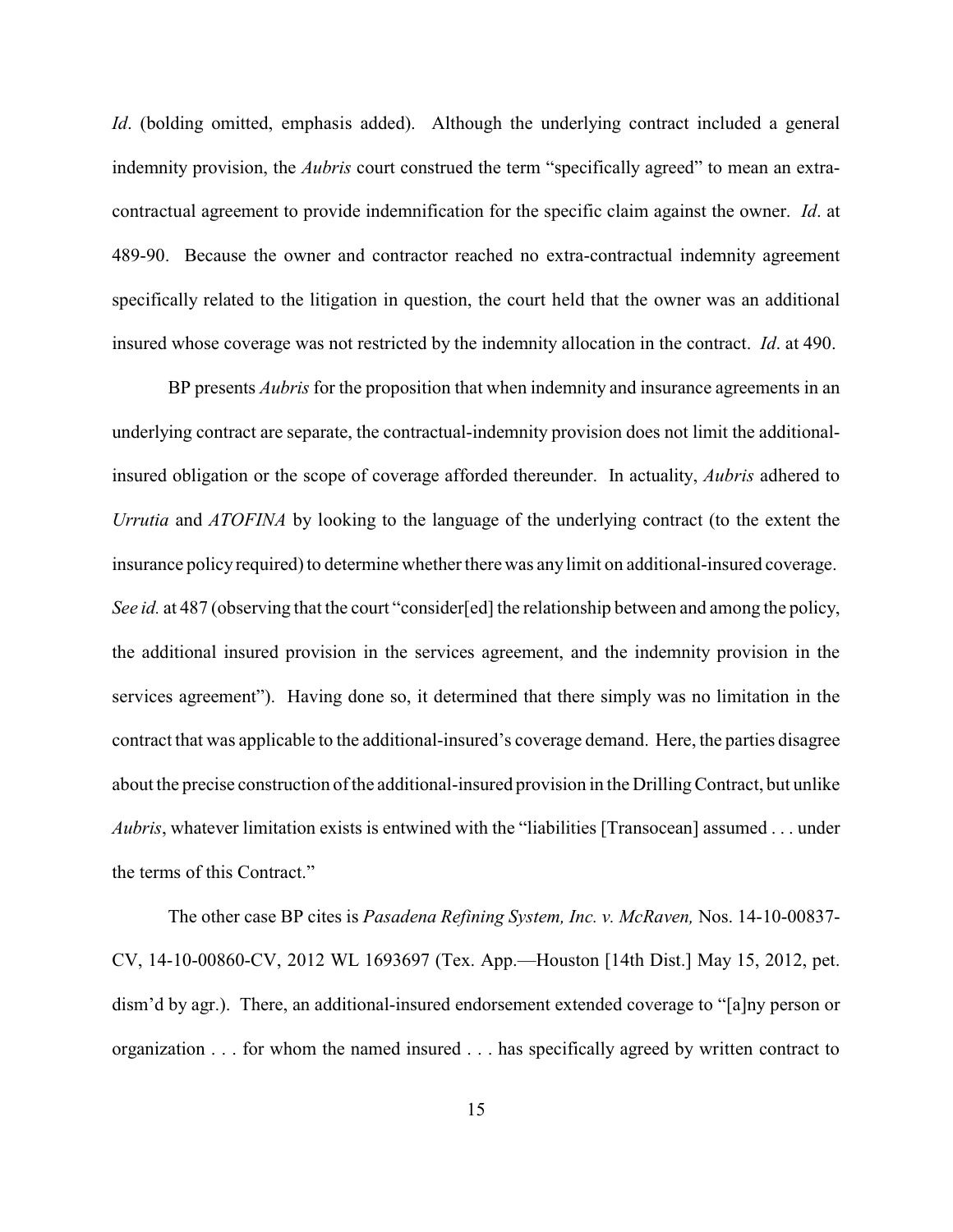procure bodily injury . . . insurance," but restricted such coverage to "liability arising out of the work done by or on behalf of the named insured." *Id*. at \*14. Pursuant to a service agreement between the contractor and the refinery premises owner, the contractor was required to add the owner as an additional insured but "only to the extent [the premises owner] is indemnified by CONTRACTOR under the terms of the contract." *Id*. In declining to apply the service agreement's indemnity limitation to the insurance policy, the court held that the policy language was unambiguous and neither contained nor incorporated a restriction on additional-insured coverage tied to the indemnity obligations in the service agreement. *Id.* at \*16-17.<sup>12</sup> Unlike the policy language in *Pasadena*, the Transocean policies require that the additional-insured obligation arise from a contract involving an indemnity agreement and specify that additional-insured coverage is extended as "obliged" and "where required" therein.

Contrary to any suggestion otherwise, the foregoing authority cannot be interpreted as excluding from consideration restrictions on the scope of additional-insured coverage contained in a contract that has been incorporated into the terms of an insurance policy. Rather, this authority affirms the principle that we must consider the terms of an underlying contract to the extent the policy language directs us to do so. *See, e.g.*, *Urrutia*, 992 S.W.2d at 442.

 $12$  In what appears to be an alternative holding, or dicta, the court concluded that the contractual-indemnity obligation was separate and independent from the contractual obligation to extend additional-insured coverage because the service agreement did not require the contractor to obtain insurance to secure its indemnity obligation. *Id.* at \*17. In comparison to the service agreement at issue in *Pasadena Refining*, the Drilling Contract links Transocean's duty to insure to its duty to indemnify by requiring Transocean to obtain "Comprehensive General Liability Insurance, including contractual liability insuring the indemnity agreement as set forth in the Contract." Thus, language the court evidently found to be lacking in *Pasadena Refining* is present here.

Somewhat relatedly, BP contends that the Insurers cannot rely on the indemnity allocation in the Drilling Contract because they are not third-party beneficiaries to it. But Transocean is a named party to the Drilling Contract and has intervened in this dispute. Moreover, BP cites no authority requiring that both parties to a contract that incorporates another document by reference be parties to the referenced document.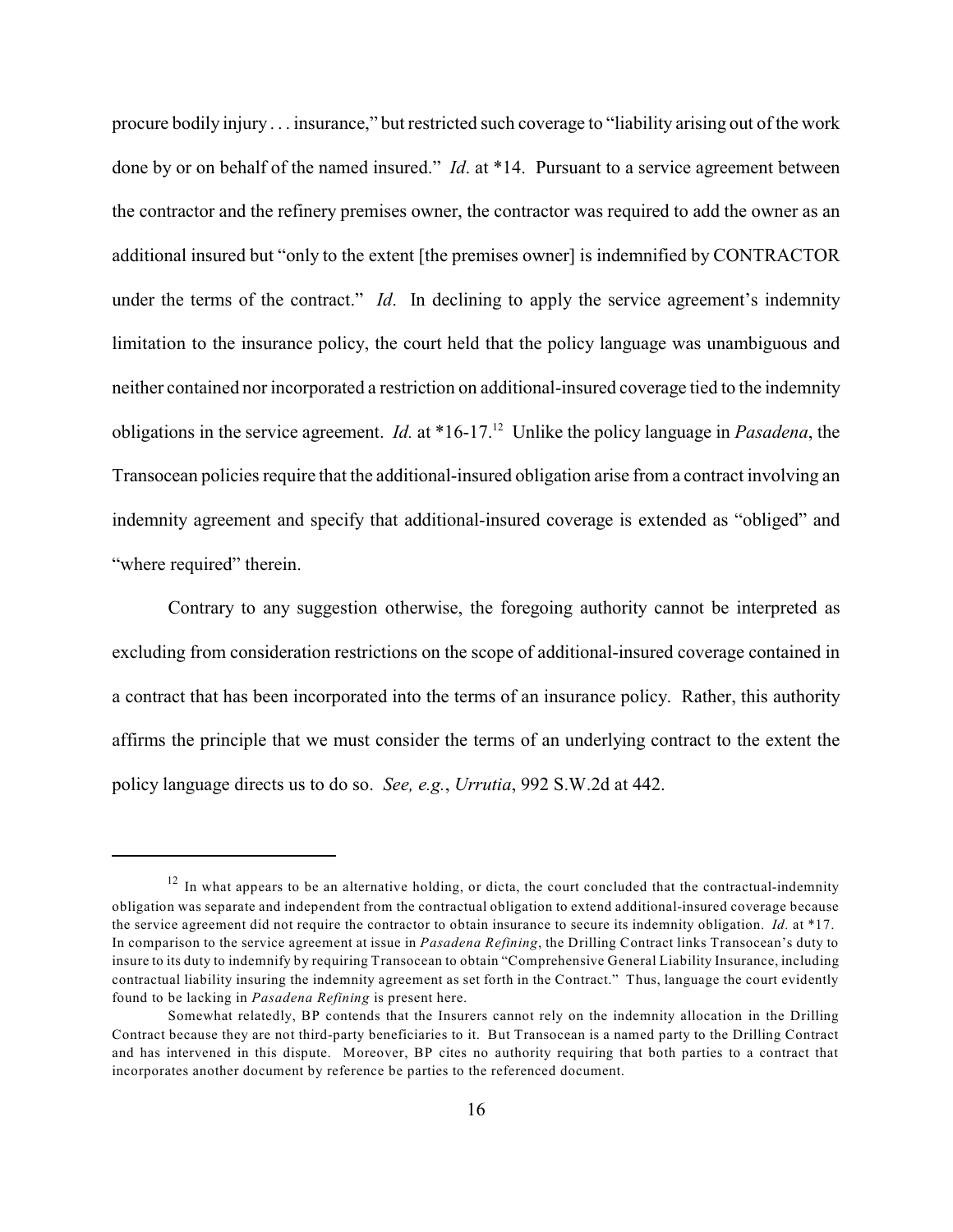#### **B. Application**

#### **1. Incorporation by Reference**

The next order of business is to determine whether the Transocean insurance policies incorporate any limitations in the Drilling Contract with respect to the extent of BP's status as an additional insured. In making this determination, we construe the policies as we would any other contract. *Gilbert Tex. Constr., L.P. v. Underwriters at Lloyd's London*, 327 S.W.3d 118, 126 (Tex. 2010). Our primary objective in doing so is to ascertain and give effect to the parties' intent as expressed by the words they chose to effectuate their agreement. *Id*. To that end, we give the words in the policy their ordinary and generally accepted meaning unless the policy indicates that the parties intended the language to impart a technical or different meaning. *Am. Mfrs. Mut. Ins. Co. v. Schaefer*, 124 S.W.3d 154, 158 (Tex. 2003). We must examine the policy as a whole, seeking to harmonize all provisions and render none meaningless. *Gilbert*, 327 S.W.3d at 126. If an insurance contract uses unambiguous language, we will construe it as a matter of law and enforce it as written. *State Farm Lloyds v. Page*, 315 S.W.3d 525, 527-28 (Tex. 2010). Whether a contract is ambiguous is a question of law for the court to decide by looking at the policy as a whole in light of the circumstances present when the contract was entered. *Kelley–Coppedge, Inc. v. Highland Ins. Co.*, 980 S.W.2d 462, 464 (Tex. 1998). Disagreement about a policy's meaning does not create an ambiguity if there is only one reasonable interpretation. *Id.* With these principles in mind, we turn now to the policy language at issue.

BP is not named in any of the insurance policies nor is there any claim or evidence that it is expressly included as an additional insured in an endorsement or certificate of insurance; thus, if the coverage inquiry were constrained to the language in the insurance policy, BP would have no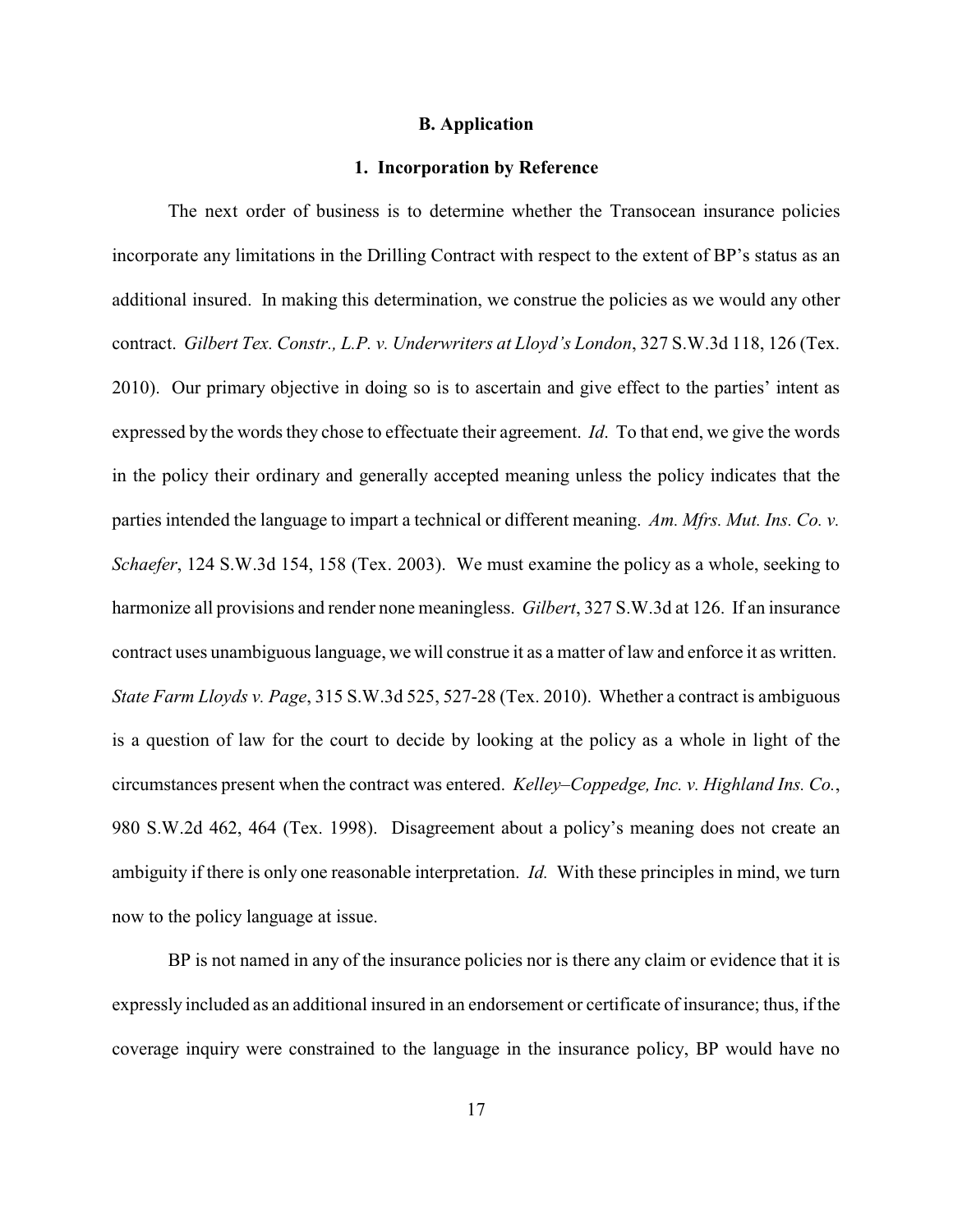coverage at all. But that is not the case. Instead, the policies confer coverage by reference to the Drilling Contract in which (1) Transocean assumed some liability for pollution that might otherwise be imposed on BP (making that contract an "Insured Contract") and (2) Transocean is "obliged" to procure insurance coverage for BP as an additional insured (making BP an "Insured"). Moreover, additional insureds are automatically included under the policy only "where required by written contract, bid or work order." The language in the insurance policies providing additional-insured coverage "where required" and as "obliged" requires us to consult the Drilling Contract's additionalinsured clause to determine whether the stated conditions exist.<sup>13</sup> As explained more fully below, when we do so, it becomes apparent that the only reasonable interpretation of that clause is that the parties did not intend for BP to be named as an additional insured for the subsurface pollution liabilities BP expressly assumed in the Drilling Contract.

## **2. Contractual Limitations on Additional-Insured Status**

The additional-insured provision is contained in Exhibit C to the Drilling Contract, which obligates Transocean to acquire various types and minimum limits of insurance, including CGL, workers' compensation, and employer's liability insurance. Subsection 3 of Exhibit C states in its entirety:

[BP], its subsidiaries and affiliated companies, co-owners, and joint venturers, if any, and their employees, officers, and agents shall be named as additional insureds in each of [Transocean's] policies*, except Workers' Compensation for liabilities assumed by [Transocean] under the terms of this contract*. (Emphasis added.)

*Cf. Becker v. Tidewater, Inc.*, 586 F.3d 358, 370-72 (5th Cir. 2009) (applying maritime and Louisiana law 13 to construe policy language defining an assured as an entity to which the named assured was "obligated by virtue of a contract or agreement to include or name as an assured" as being limited by an indemnity restriction in the underlying service contract); *Certain Underwriters at Lloyd's London v. Oryx Energy Co.*, 142 F.3d 255, 258 (5th Cir. 1998) (applying Texas law to construe policy language providing coverage for an additional insured "when required" to call for an examination of the extent of the indemnity agreement in the underlying contract).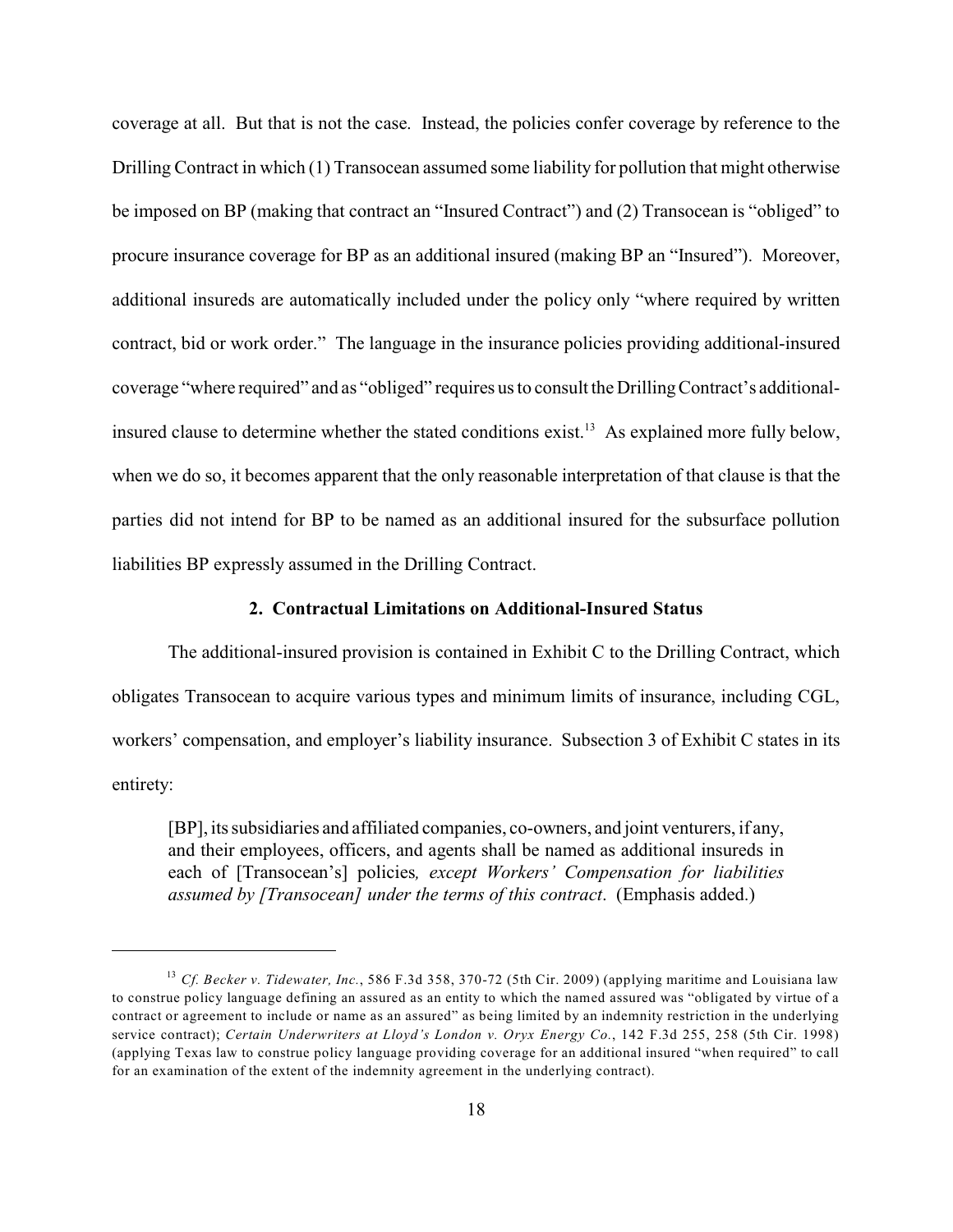It is immediately apparent from the plain language of this provision that BP's status as an insured is inexorably linked, at least in some respect, to the extent of Transocean's indemnity obligations. What is in dispute is the intended breadth of the limiting language in the emphasized portion of the provision.

BP reads the emphasized language as a narrow and specific exception to the general obligation to name it as an additional insured, applying only to workers' compensation policies covering Transocean's employees since that would be the only indemnity obligation implicated under BP's construction. Transocean and the Insurers read the language as (1) excepting only workers' compensation policies from the general additional-insured obligation and (2) imposing a limitation on the general insurance obligation that is coterminous with all of Transocean's contractual indemnity obligations. BP asserts that such an interpretation is unreasonable because there is a comma before, but not after, the phrase "except Workers' Compensation" and further contends that a comma cannot be inserted where it does not exist when it would alter the plain meaning of the contract. $^{14}$ 

In construing the additional-insured provision, we give effect only to reasonable

<sup>&</sup>lt;sup>14</sup> The parties dispute whether Texas or maritime law governs this construction issue based on a perceived difference as to the weight accorded missing punctuation under these bodies of law. *Compare Anderson & Kerr Drilling Co. v. Bruhlmeyer*, 136 S.W.2d 800, 804 (Tex. 1940) ("[W]e may insert the comma, in order to ascertain from the words used the intention of the parties.") *with Jagenberg, Inc. v. Georgia Ports Auth.*, 882 F. Supp. 1065, 1076 n.10 (S.D. Ga. 1995) (distinguishing between provisions because "[n]o such punctuation was used . . . neither parentheses nor a comma or other device") (applying maritime law). Transocean and the Insurers contend Texas law applies because the policies apply Texas law, which, in turn, incorporate the Drilling Contract's additional-insured limits by reference. BP relies on the choice-of-law provision in the Drilling Contract, which mandates construction under general U.S. maritime law, subject only to its conflict-of-laws principles. We need not decide this issue, however, because both Texas and maritime law require us to examine the agreement as a whole to give its words their plain meaning and render none meaningless. *See Schaefer*, 124 S.W.3d at 159 ("In addition to applying the plain meaning of the policy's language, we must also read the policy as a whole, giving effect to each provision."); *Becker*, 586 F.3d at 369 ("A maritime contract containing an indemnity agreement . . . should be read as a whole and its words given their plain meaning unless the provision is ambiguous." (quotation marks omitted)).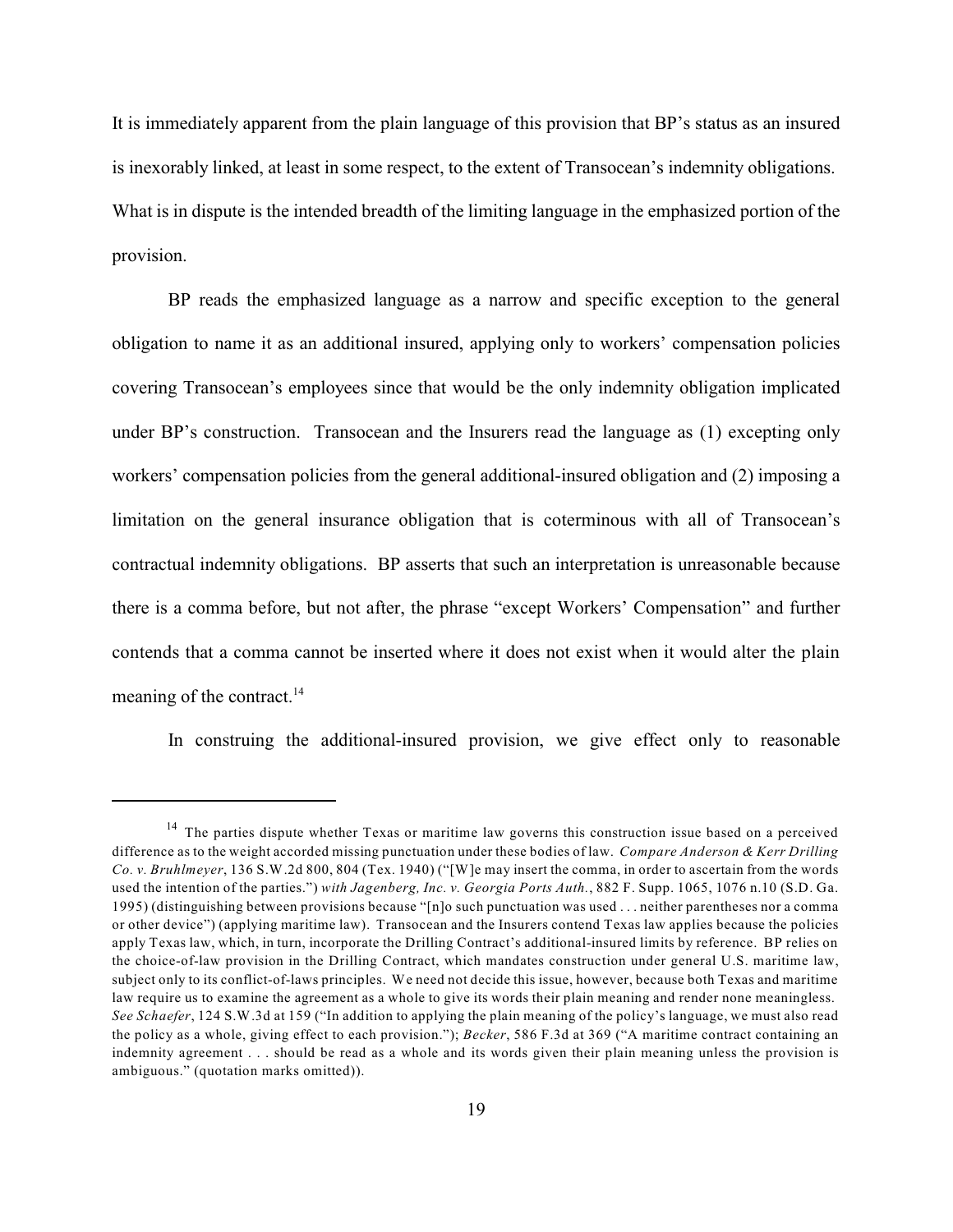interpretations of the contract's terms. As construed by BP, Transocean was obligated to name BP as an additional insured under every type of insurance policy specified in Exhibit C, including workers' compensation polices for liabilities assumed byBP, but not workers' compensation policies for liabilities assumed by Transocean. BP's construction of the contract is not reasonable because it is either inconsistent with other provisions in the Drilling Contract or renders the words "liabilities assumed by [Transocean] under the terms of this contract" meaningless.

Assuming third-party additional-insured coverage for workers' compensation claims is available, which Transocean and the Insurers dispute, construing the additional-insured provision to require BP to be named as an insured under such policies for its own employees' work-related losses is in tension with at least two other provisions in the Drilling Contract. The first is the employee-indemnity clause in which BP assumed responsibility for "all claims, demands and causes of action" asserted by its employees for work-related "personal injury," including bodily injury and death. The second involves the provision in Exhibit C that imposes an obligation on Transocean to obtain workers' compensation insurance for "employees"; it does not mention acquiring insurance for workers "employed" by someone other than the contractor, Transocean.

If third-party additional-insured coverage for workers' compensation claims cannot be secured, as Transocean and the Insurers claim, the universe of workers' compensation policies that would exist would be inherently limited to covering Transocean's employees. In that case, a carveout for workers' compensation policies covering Transocean's employees adds nothing and would, therefore, be superfluous and functionally inoperative. We will not construe the absence of a comma to produce an unreasonable construction. *See Becker v. Tidewater, Inc.*, 586 F.3d 358, 369 (5th Cir. 2009) (requiring construction of agreement as a whole to give words their plain meaning); *Schaefer*,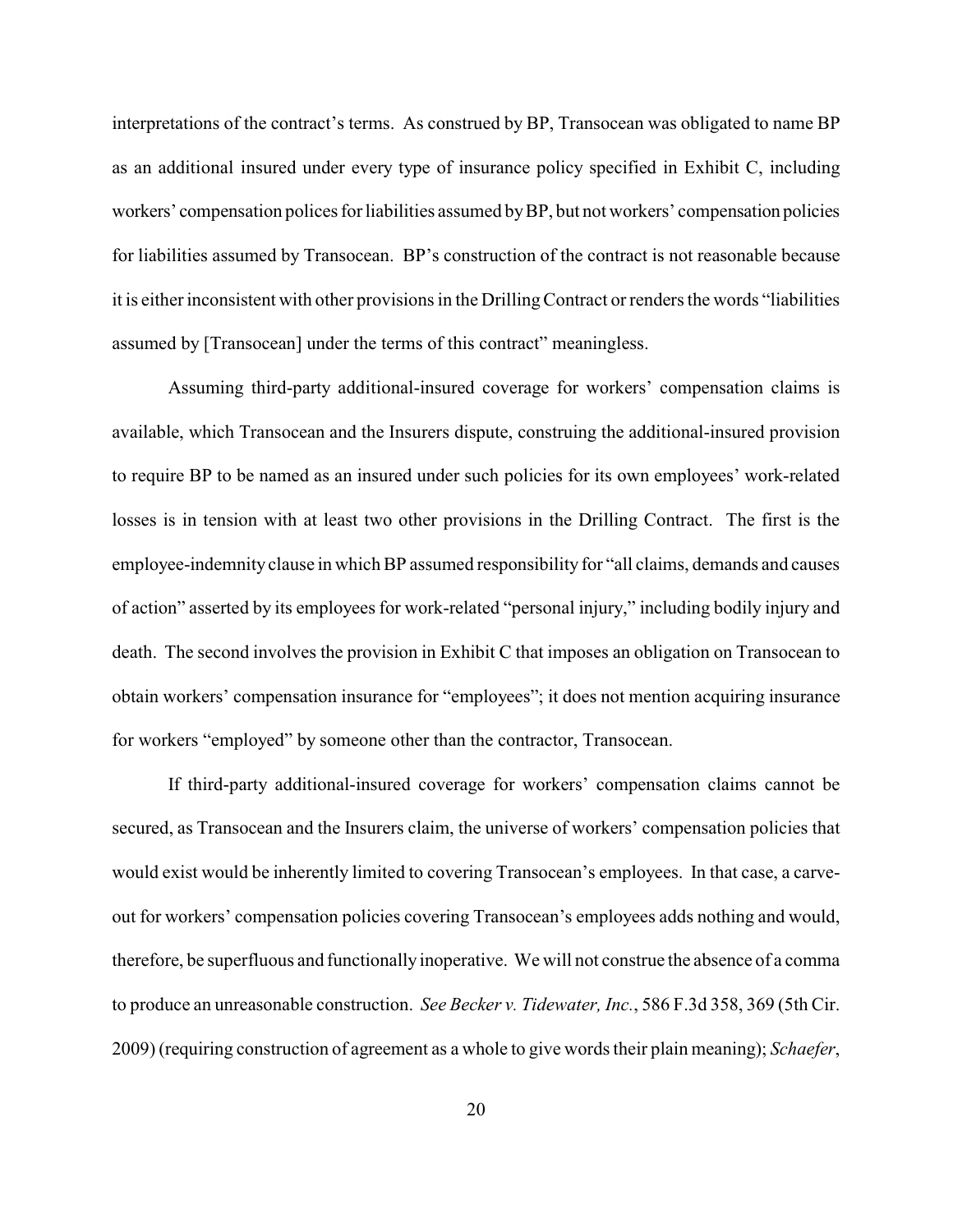124 S.W.3d at 159 (refusing an interpretation that would render certain contract language meaningless).

Our inquiry does not end there, however, as we can only credit Transocean and the Insurers' alternative construction if it is reasonable. We conclude that it is. Transocean and the Insurers' construction is in harmony with the allocation of liabilities in the contract, gives meaning to all the language the parties employed, and is consistent with the standard use of such language and the purpose of such clauses. Additional-insured provisions are often phrased in terms of extending coverage to all policies except workers' compensation policies, which quintessentially involve an employer insuring its own employees.<sup>15</sup> Moreover, a manifest purpose of an additional-insured clause is to provide supplemental protection when the additional insured may be sued for conduct within the contractor's scope of risk.<sup>16</sup> Applying the only reasonable construction of the additional-

*See, e.g.*, *Garza v. Exel Logistics*, 161 S.W.3d 473, 480-81 (Tex. 2005) (contract required client company 15 to be named as an additional insured in various policies of the temporary employment agency "but not 'Workers' Compensation' coverage"); *Aubris Res. LP v. St. Paul Fire & Marine Ins. Co.*, 566 F.3d 483, 487 (5th Cir. 2009) (contract required contractor to name owner and affiliates "as additional insureds in each of Contractor's policies, except Workers' Compensation . . . ."); *Dowling v. Georgia-Pacific Corp.*, No. 08-30218, 2008 WL 5170669, at \*4 (5th Cir. Dec. 10, 2008) ("Except for the Workers' Compensation Insurance, and to the extent of Contractor's obligations under this agreement, G-P shall be an additional insured on all such policies of insurance." (emphasis omitted)); *Pasadena Ref. Sys., Inc. v. McRaven*, Nos. 14-10-00837-CV, 14-10-00860-CV, 2012 WL 1693697, at \*14 (Tex. App.—Houston [14th Dist.] May 15, 2012, pet. dism'd by agr.) (contract required contractor to name owner "as an additional insured in all such certificates, *except insurance providing protection against worker's or workmen's compensation claims* . . . ." (emphasis added)); *Apache Indus. Painting v. Gulf Copper & Mfg. Corp.*, No. 01-08-00812-CV, 2010 WL 1611450, at \*3 (Tex. App.—Houston [1st Dist.] Apr. 22, 2010, no pet.) ("The Nabors Group shall be named as additional insureds in each of Contractor's policies, except Workers' Compensation."); *Lewis v. Nevada*, No. 2:07-CV-01109-KJD-LRL, 2010 WL 3860642, at \*1 (D. Nev. Sept. 28, 2010) (contract required contractor to name the owner as an additional insured "except on workers' compensation insurance coverage"); *PIC Group, Inc. v. LandCoast Insulation, Inc.*, 718 F. Supp. 2d 795, 797-98 (S.D. Miss. 2010) ("Such insurance, except workers' compensation, shall name PIC and Customer as an additional insured."); *BJ Servs. Co., USA v. Thompson*, No. 6:08-510, 2010 WL 2024725, at \*5 (W.D. La. May 14, 2010) ("Company Group shall be named as Additional Insured on those policies (except Workers Compensation coverage)."). Likewise, the underlying contract in *ATOFINA* required Triple S to name ATOFINA "as an additional insured in each of [Triple S's] policies, *except Workers' Compensation* . . . ." 1 ATOFINA CR 71 (emphasis added).

 $^{16}$  Cf. 3 Allan D. Windt, Insurance Claims & Disputes: Representation of Insurance Companies & INSUREDS § 11:30A (6th ed. 2013) ("As a general rule, no premium is charged for making the third party an additional insured because it is the insurance company's intent . . . that the third party be an insured solely for any vicarious liability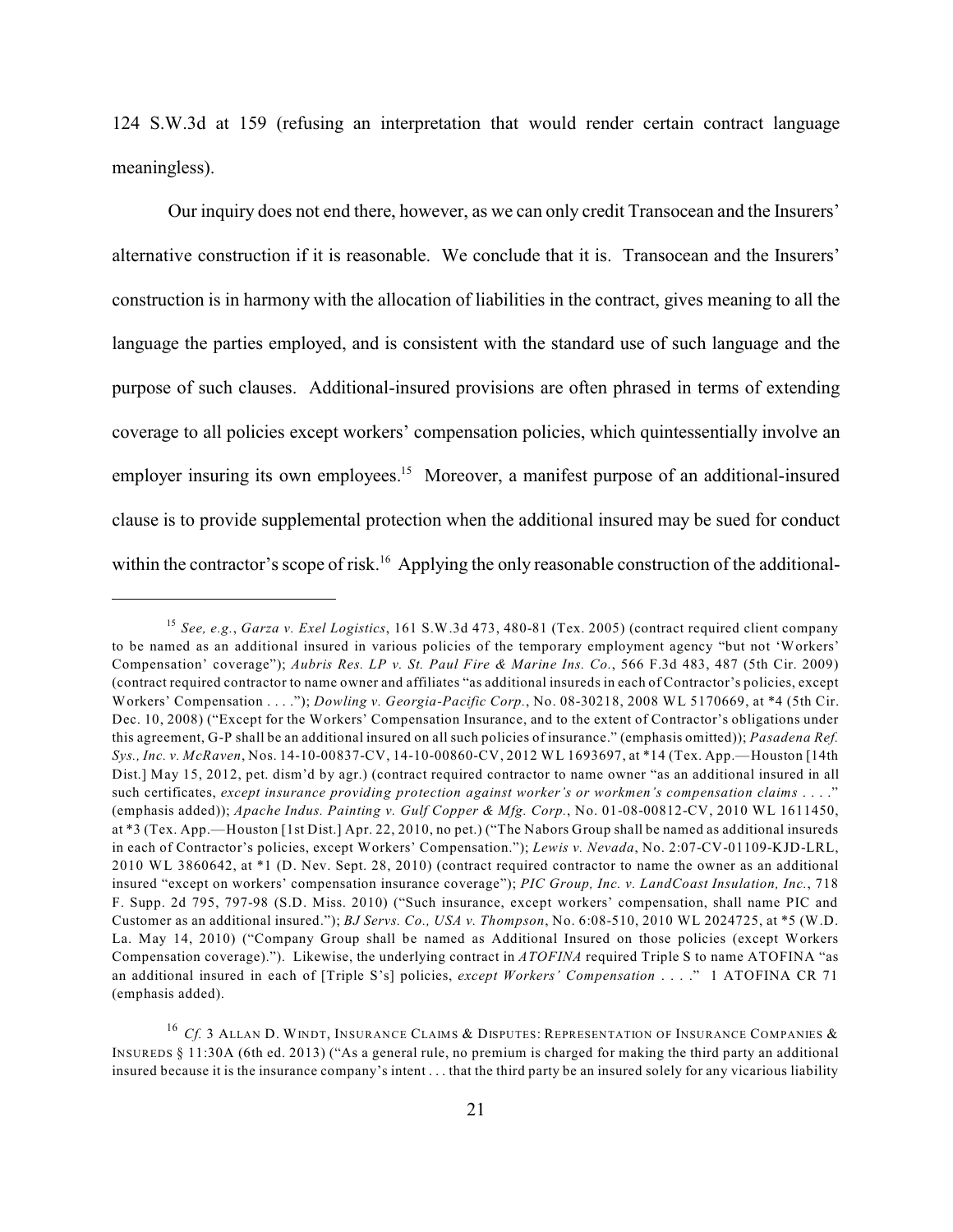insured provision, we conclude that BP is an additional insured only as to liabilities assumed by Transocean under the Drilling Contract and no others. Because Transocean did not assume liability for subsurface pollution, Transocean was not "obliged" to name BP as an additional insured as to that risk. Because there is no obligation to provide insurance for that risk, BP lacks status as an "Insured" for the same.

Despite the additional-insured clause's explicit reference to the liabilities Transocean assumed in the Drilling Contract, BP contends that clause cannot limitBP's additional-insured status to the extent of Transocean's indemnity obligations because the Drilling Contract's indemnity and insurance provisions are separate and independent. As support, BP relies on Article 20.1 of the Drilling Contract, which provides that "[w]ithout limiting the indemnity obligation or liabilities of [Transocean] or its insurer, at all times during the term of this CONTRACT, [Transocean] shall maintain insurance covering the operations to be performed under this CONTRACT as set forth in Exhibit C." BP takes this to mean that the insurer's indemnity obligation (which is conferred by the insurance policy) cannot be limited by anything in Exhibit C. BP's argument is unavailing for at least two reasons.

First, Transocean's insurers owe no indemnity obligation to BP except on the terms stated in subsection 3 of Exhibit C; so while Article 20.1 might generally be read as saying that the insurer's indemnity obligation is not limited by the requirements in Exhibit C, the insurer's indemnityobligation to BP does not arise in the first instance except on the conditions stated therein.

created by the named insured's conduct, not for the third party's own negligence."); Shilliday, *supra* note 5, at 1618 ("Frequently, a contractor/indemnitor entering into a contractual indemnity arrangement is asked to supplement its indemnity obligation with a commitment to procure insurance to cover its own liabilities and also to cover its indemnity obligation to the customer. It is also common that the contractor/indemnitor will be asked to name the customer/indemnitee as an additional insured under the indemnitor's liability policy.").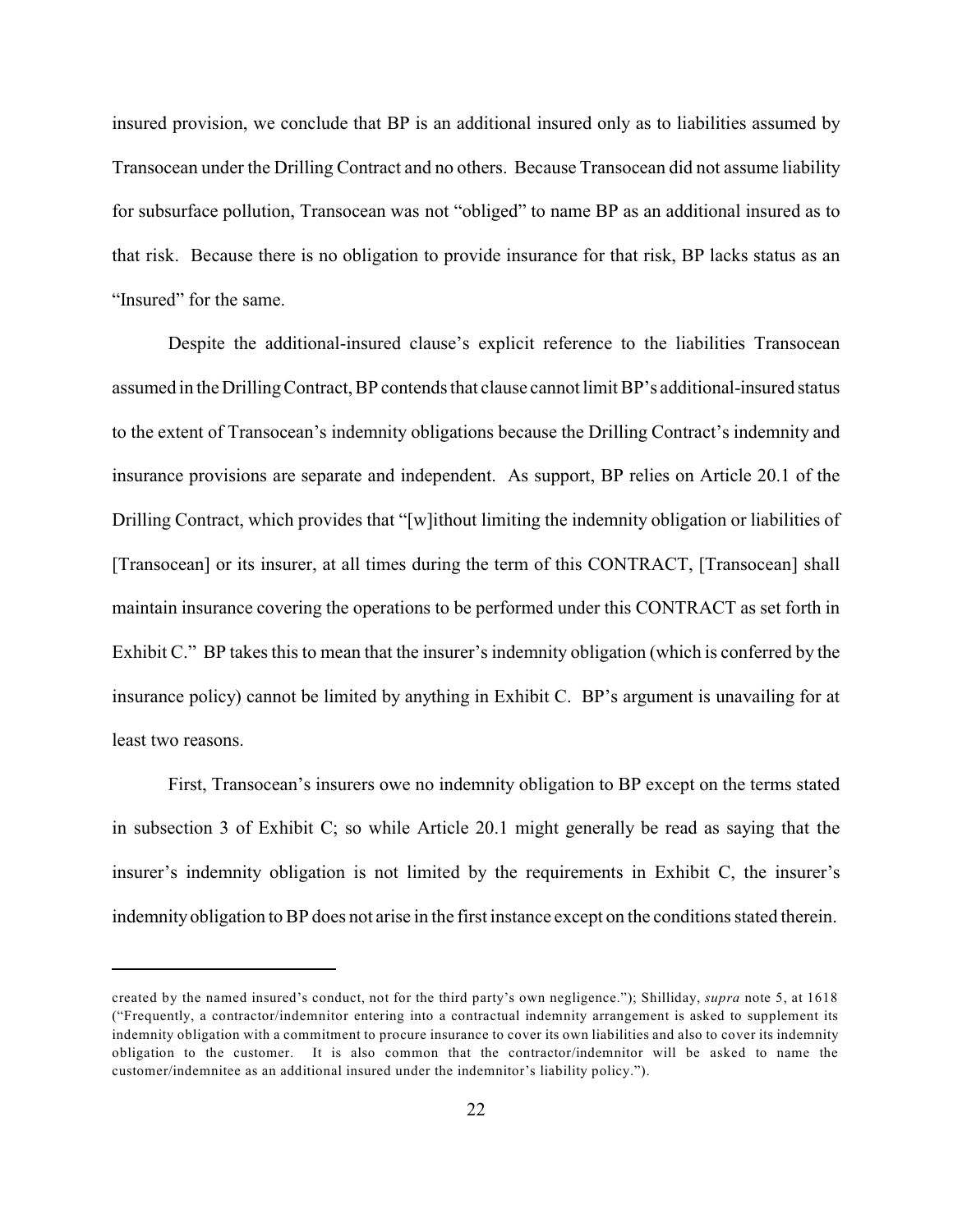Second, BP's argument conflates duty with scope. We have long recognized that the contractual duties to indemnify and to maintain insurance may be separate and independent.<sup>17</sup> Consequently, a statute invalidating an indemnification clause does not relieve a party of a separate duty to obtain insurance. *See Getty*, 845 S.W.3d at 804; *see also* TEX. CIV. PRAC. & REM. CODE § 127.005 (exempting from the Texas Oilfield Anti-Indemnity Act certain indemnity agreements supported by liability insurance furnished by the indemnitor). But simply because the duties to indemnify and maintain insurance may be separate and independent does not prevent them from also being congruent; that is, a contract may reasonably be construed as extending the insured's additional-insured status only to the extent of the risk the insured agreed to assume.

Such is the case here. The Drilling Contract required Transocean to name BP as an additional insured only for the liability Transocean assumed under the contract. Accordingly, Transocean had separate duties to indemnify and insure BP for certain risk, but the scope of that risk for either indemnity or insurance purposes extends only to above-surface pollution. Article 20.1 of the Drilling Contract, on which BP relies, provides that Transocean's duty to maintain insurance does not alleviate its duty to indemnify BP. This merely confirms our holding in *Getty Oil Co. v. Insurance Co. of North America* that indemnity and insurance clauses can impose separate and independent duties. 845 S.W.3d at 804. Article 20.1 does not provide that the scope of the indemnity and insurance duties are different. Instead, the additional-insured clause confirms they are congruent regarding the risk at issue by requiring Transocean to insure BP "for liabilities

<sup>&</sup>lt;sup>17</sup> See ATOFINA, 256 S.W.3d at 670 ("We disapprove the view that this kind of additional insured requirement fails to establish a separate and independent *obligation* for insuring liability." (emphasis added)); *Getty Oil Co. v. Ins. Co. of N. Am.*, 845 S.W.2d 794, 804 (Tex. 1992) ("[T]he additional insured provision of the contract does not support the indemnity agreement, but rather is a separate *obligation*." (emphasis added)).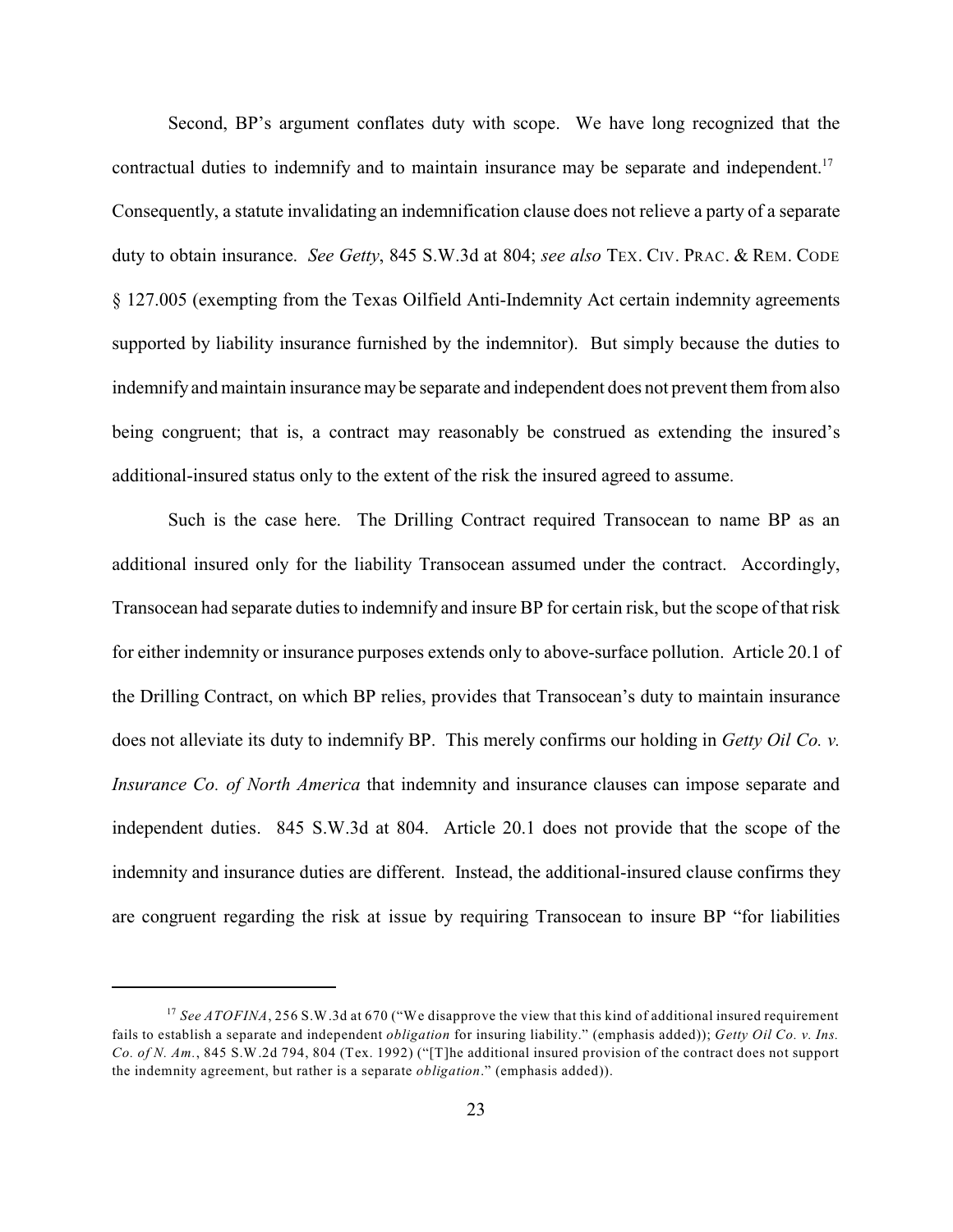assumed by [Transocean] under the terms of this Contract." Because the scope of Transocean's duty to indemnify governs the scope of Transocean's duty to insure BP, we decline BP's request to ignore the indemnity obligation when construing the Drilling Contract.

In sum, we answer the first certified question in the negative because BP is not covered for the damages at issue by virtue of the limitations on the scope of its additional-insured status imposed in the Drilling Contract and incorporated into the Transocean insurance policies by reference.

## **C. Applicability of the** *Contra Proferentum* **Doctrine**

The second certified question asks whether the ambiguity rule governs interpretation of the insurance-coverage provision in the Drilling Contract, given the facts of this case. 728 F.3d at 500. The certified question is directed to resolving the parties' disagreement about whether the rule should apply to insurance-coverage disputes between sophisticated parties as well as the extent to which the rule applies to a contract incorporated by reference into an insurance policy. The ambiguity rule comes into play only if there is more than one reasonable interpretation of an insurance policy. *See ATOFINA*, 256 S.W.3d at 668. Because that is not the situation here, we do not answer the second question.

#### **III. Conclusion**

Texas law has long allowed insurance policies to incorporate other documents by reference, and policy language dictates the extent to which another document is so incorporated. The policies here provide additional-insured coverage automatically where required and as obligated by written contract in which an insured has agreed to assume the tort liability of another party. Because BP is not named as an insured in the Transocean policies or any certificates of insurance, the insurance policies direct us to the additional-insured provision in the Drilling Contract to determine the